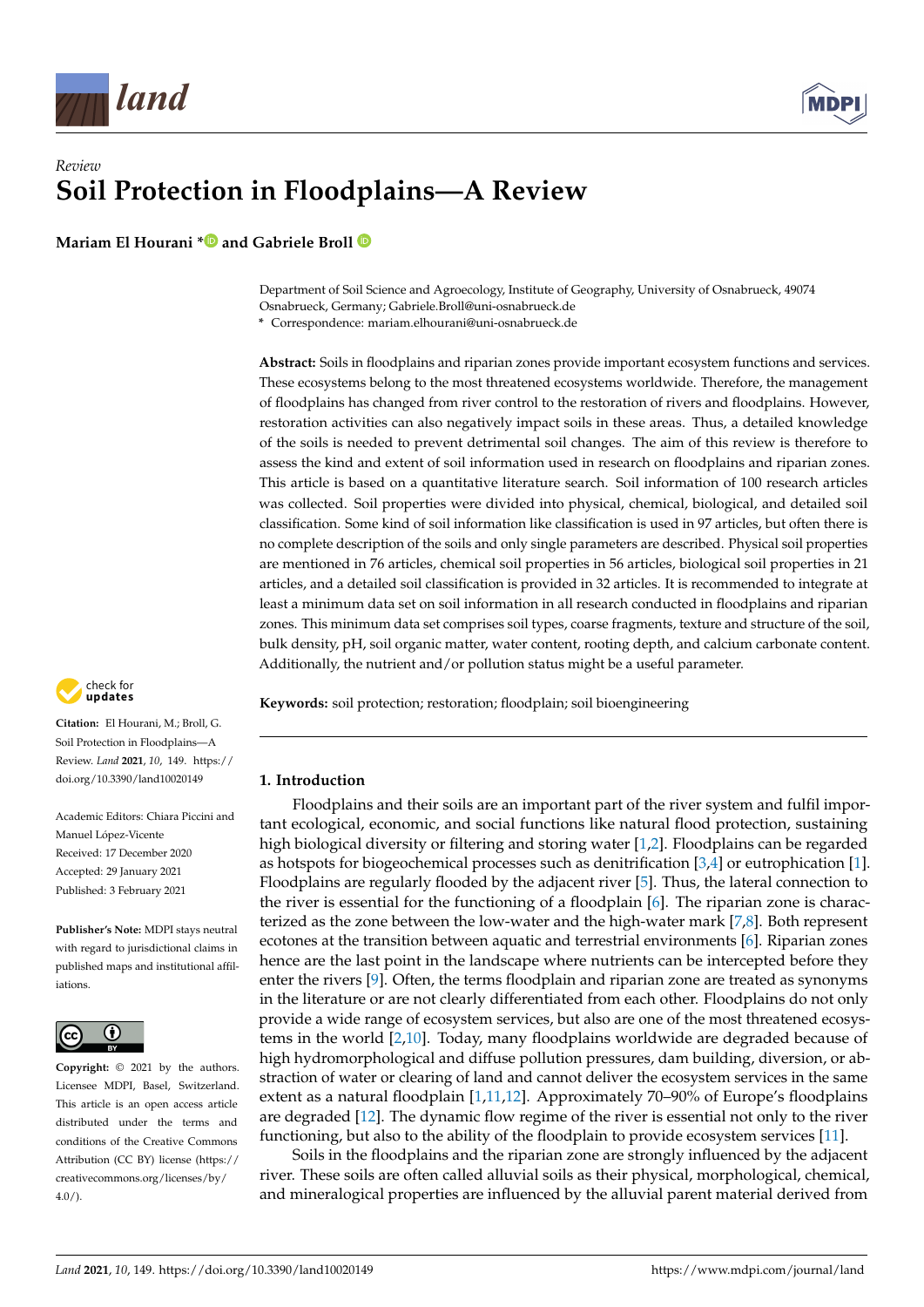the river. The development of alluvial soils strongly depends on the flow regime [\[13\]](#page-18-12). Sediment transport and deposition are characteristic processes for the development of alluvial soils [\[14\]](#page-18-13). Recent alluvial soils are often classified into the reference soil group of Fluvisols in the world reference base for soil resources or into the order of Entisols (suborder Fluvents) in the US soil taxonomy [\[13](#page-18-12)[,15](#page-18-14)[,16\]](#page-18-15). Older alluvial soils can be transformed into multiple different soil types [\[13\]](#page-18-12). Fluvisols are characterized by fluvic material and can occur on any continent and in any climate zone. They occupy less than 350 million ha worldwide [\[15\]](#page-18-14). Naturally Fluvisols are fertile soils having been used by humans since the prehistoric times. Soils in the floodplain or riparian zone influenced by groundwater and showing classic gleyic properties can also be classified as Gleysols. These are soils that typically occupy low positions in the landscape with high groundwater tables and can also occur on any continents and in any climate zones. The parent material on which Gleysols develop can be a wide range of unconsolidated deposits, but often they also develop on fluvial, marine, or lacustrine deposits like Fluvisols [\[15\]](#page-18-14). Through their special characteristics these alluvial soils are able to provide information on past and present fluvial dynamics and ecosystem structure through their morphology [\[17,](#page-18-16)[18\]](#page-18-17).

In the past decades, floodplain management has changed from river control to the restoration of floodplains and rivers which can reduce the pressures and restore related functions and services [\[1](#page-18-0)[,2](#page-18-1)[,10](#page-18-9)[,19–](#page-18-18)[21\]](#page-18-19). In Europe, several directives like the Water Framework Directive (Directive 2000/60/EC), the Habitat and Birds Directives (Council Directive 92/43/EEC and Directive 2009/147/EC) or the Floods Directive (Directive 2007/60/EC) foster the restoration of river and floodplain ecosystems [\[22\]](#page-18-20). The decade of 2021–2030 is also assigned as the United Nations decade on ecosystem restoration. It emphasizes that nowadays there is still an urgent need to restore degraded ecosystems [\(https://www.decadeonrestoration.org/\)](https://www.decadeonrestoration.org/).

Restoration activities in floodplains and riparian zones, however, can also affect soils in these areas through the use of heavy machinery, resulting in soil compaction, or the disturbance and mixing of the soil [\[23–](#page-18-21)[25\]](#page-18-22). These negative effects and disturbances can persist, at least for a decade [\[23,](#page-18-21)[25\]](#page-18-22). Soil development is, compared to the changes in vegetation or hydrology, a slow process [\[26](#page-18-23)[,27\]](#page-18-24) which explains why soils would not recover within a relatively shorter period after the restoration impact [\[25\]](#page-18-22). The assessment of the positive or negative impacts of restoration on riparian and floodplain soils, is of major importance [\[28\]](#page-18-25) as crucial ecosystem services and functions are associated with soils in this zone [\[29\]](#page-19-0).

The aim of this review is therefore to assess if and how riparian soils and soil properties are addressed in the research on floodplain and river restoration and in the research on floodplains and riparian zones with direct implications to future restoration projects.

The objectives of this review are:

- 1. To give an overview on research in floodplains and riparian zones of the world with implication to restoration projects in the last 20 years;
- 2. To assess in which kind and to what extent soils are addressed in the research;
- 3. To recommend further research needs on soil protection in floodplains.

#### **2. Materials and Methods**

This literature review is based on the principles of Pickering and Byrne [\[30\]](#page-19-1) and the Preferred Reporting Items for Systematic Reviews and Meta-Analysis (PRISMA) guidelines [\[31\]](#page-19-2). In July 2020 a literature research was performed in Scopus and Web of Science. As the search for the terms "soil protection" in combination with "floodplain restoration" or "river restoration" resulted in only 12 or 10 articles, respectively, a broader understanding of soil protection had to be applied. In a first search article titles, keywords, and abstracts were searched for the terms soil, protection, river or floodplain, restoration, or construction and additionally water framework directive or WFD. A second search in the same databases in article titles, keywords, and abstracts with the terms soil, restoration, and riparian zone was performed. The review should cover all aspects of soil protection in floodplains and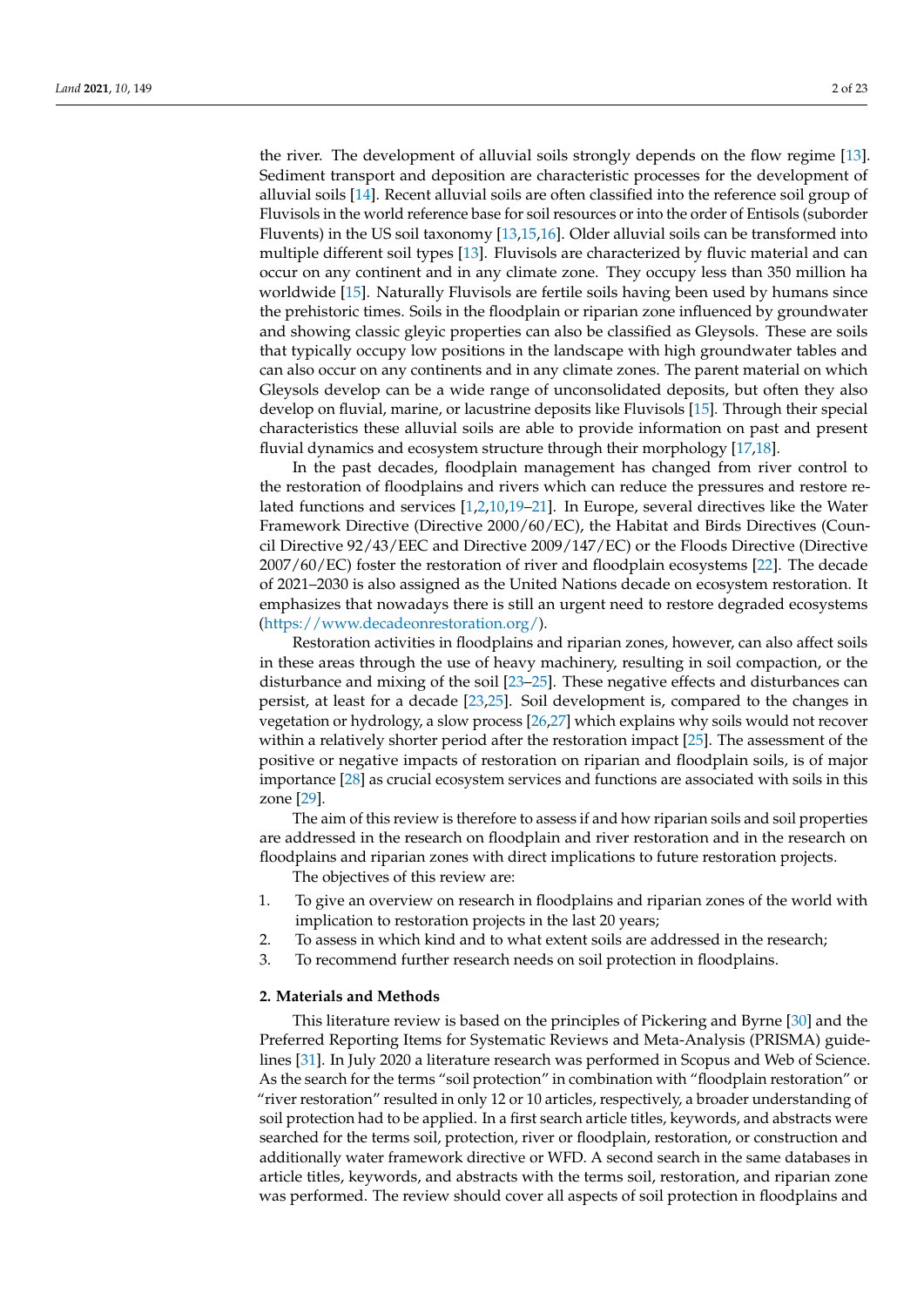riparian zones and hence the search terms have not been further specified. The search was limited to literature published between the years 2000 and 2020 to focus on activities since the implementation of the Water Framework Directive in 2000. The results of the search are shown in a PRISMA flow diagram (Figure [1\)](#page-2-0).

<span id="page-2-0"></span>

adapted from Moher et al. [31]). **Figure 1.** Flow diagram of the quantitative literature research performed in July 2020 (diagram

screened by abstract and 860 were excluded. Only journal articles were included. Books and conference proceedings were excluded from the beginning. Articles were excluded if the study area was different from rivers, streams, floodplains, or riverine/riparian wetlands. Water reservoirs, wetlands with no further specification (e.g., as riparian wetland) and artificial wetlands (e.g., treatment wetlands), coastal areas (like mangroves), and lakes were not considered for this review. Articles only concerning other topics like vegetation or forest growth, seedbanks, fish productivity, the functioning of a special geomaterial or geosynthetic, a construction work in a place different than a floodplain or river, landfills, etc., and no direct link to soil and soil protection were also excluded. The spatial scale was set to the floodplain or riparian zone. No restrictions were made to the geographic or climatic region. Articles at the spatial scale of river basins or watersheds and no direct After duplicates were removed the search returned 1038 records. These articles were reference to the soils in the riparian zone were also excluded. Only research articles fully written in English were considered for this review. This resulted in 178 full-text articles which were assessed for eligibility. Another 78 articles did not meet the criteria mentioned above. Finally, 100 full-text articles were included in the qualitative analysis.

The 100 articles were scanned for study region, year, and available soil information in the research. The soil information was grouped into categories including soil properties (physical, chemical, and biological), detailed soil classification, other type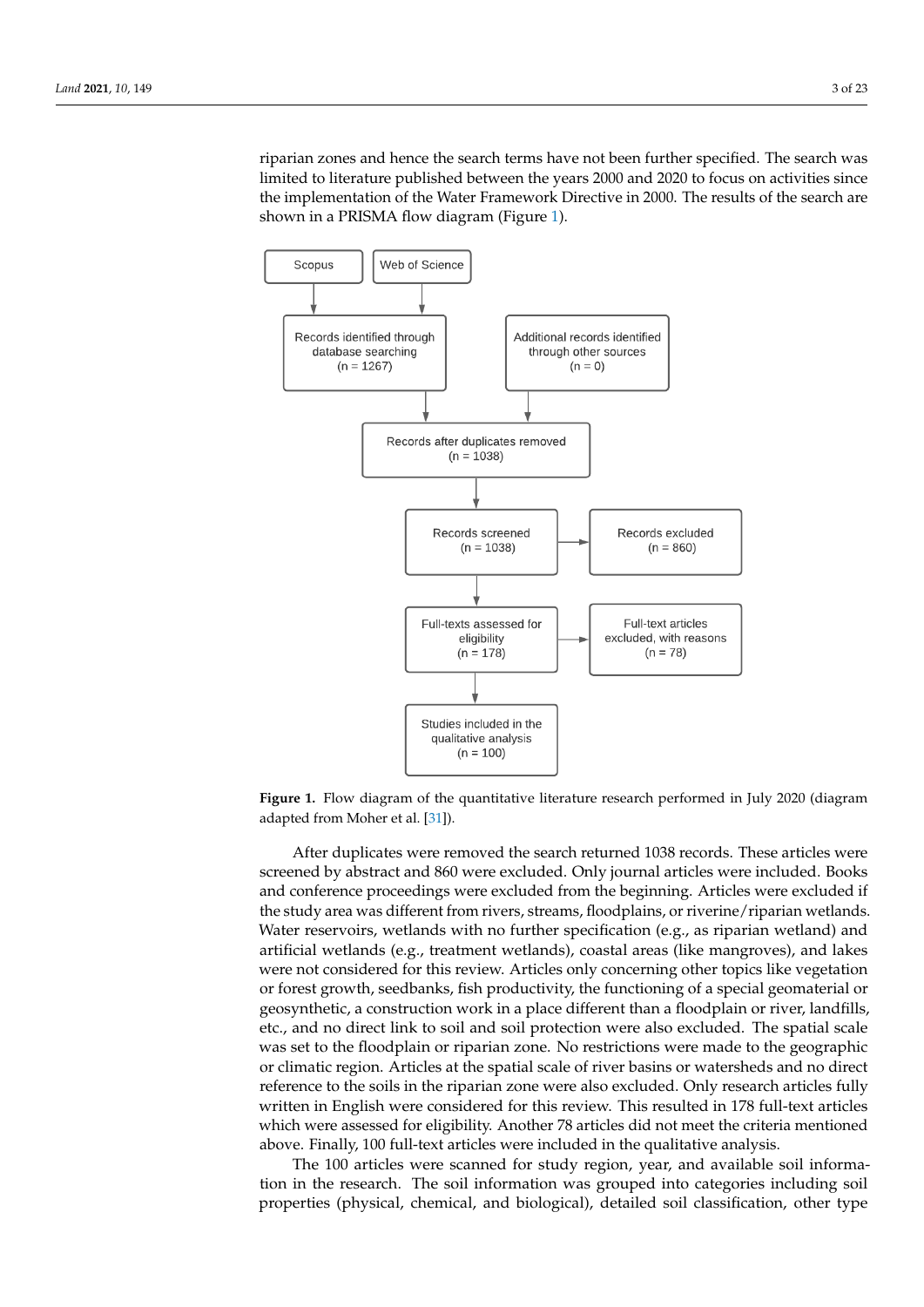of classification like alluvial soils, and other soil information like the use of soil maps (Appendix [A](#page-12-0) Table [A1\)](#page-17-0).

#### **3. Results**

#### <span id="page-3-2"></span>*3.1. Overview on Research in Floodplains and Riparian Zones of the World*

Research on soil protection was conducted on every continent or geographic region, respectively, with the exception of Antarctica (Table [1\)](#page-3-0). Most research (44 published articles) focusses on soil protection in floodplains and riparian zones in North America. In second place, 25 articles have been published about study sites in Europe. In one article research was conducted in Europe and North America. Then, 12 articles focused on research in Asia, 12 in Oceania, four in South America, and one in Africa. In three articles the geographic region was not specified, for example when research focused on models or frameworks without the need of a special study area.

<span id="page-3-0"></span>**Table 1.** Number of articles on soil protection in floodplains or riparian zones per geographic region.

| Africa | Asia |     | Europe North South<br>America America | Oceania <sup>2</sup> | <b>Not</b><br>Specified | <b>Total</b> |
|--------|------|-----|---------------------------------------|----------------------|-------------------------|--------------|
|        |      | 25I | 44                                    |                      |                         | 100          |

 $\frac{1}{1}$  One article covered study sites in Europe and North America. <sup>2</sup> Oceania here only comprises Australia and New Zealand. For a detailed classification of the continents c.f. the United Nations definitions on geographic regions [\(https://unstats.un.org/unsd/methodology/m49/\)](https://unstats.un.org/unsd/methodology/m49/).

In total, research was conducted in over 24 different countries; half of them are in Europe. In most countries less than four studies have been realized. Most studies were carried out in the USA, followed by Australia with 11 studies and China with eight. Five studies were realized in Switzerland (Table [2\)](#page-3-1). One article did not restrict the research to a specific country but focused on the whole Alpine area [\[32\]](#page-19-3). Studies in the USA were conducted in 22 different states.

<span id="page-3-1"></span>**Table 2.** Number of study sites per country. Only countries with more than four studies are considered in this table.

| USA | Australia | <b>Thina</b> | Switzerland |
|-----|-----------|--------------|-------------|
| 41. |           |              |             |

Regarding the climate zones after Schultz [\[33\]](#page-19-4) approximately 50% of the articles covered study sites in the midlatitudes. Over 40% were carried out in the subtropics and dry tropics. In the boreal zone 2% of the studies were realized. In the humid tropics 3% of the studies were realized. In 2% of the studies no climate region could be assigned.

The number of articles published per year between 2000 and 2020 shows that only about one-third (33 articles) of the 100 articles has been published in the first decade between 2000 and 2010 (Figure [2\)](#page-4-0). More than two-thirds of the considered papers have been published in the second decade between 2010 and July 2020 (67 articles), indicating an increasing interest in this topic. Most papers were published in 2017 and 2019 with 10 and nine papers each year.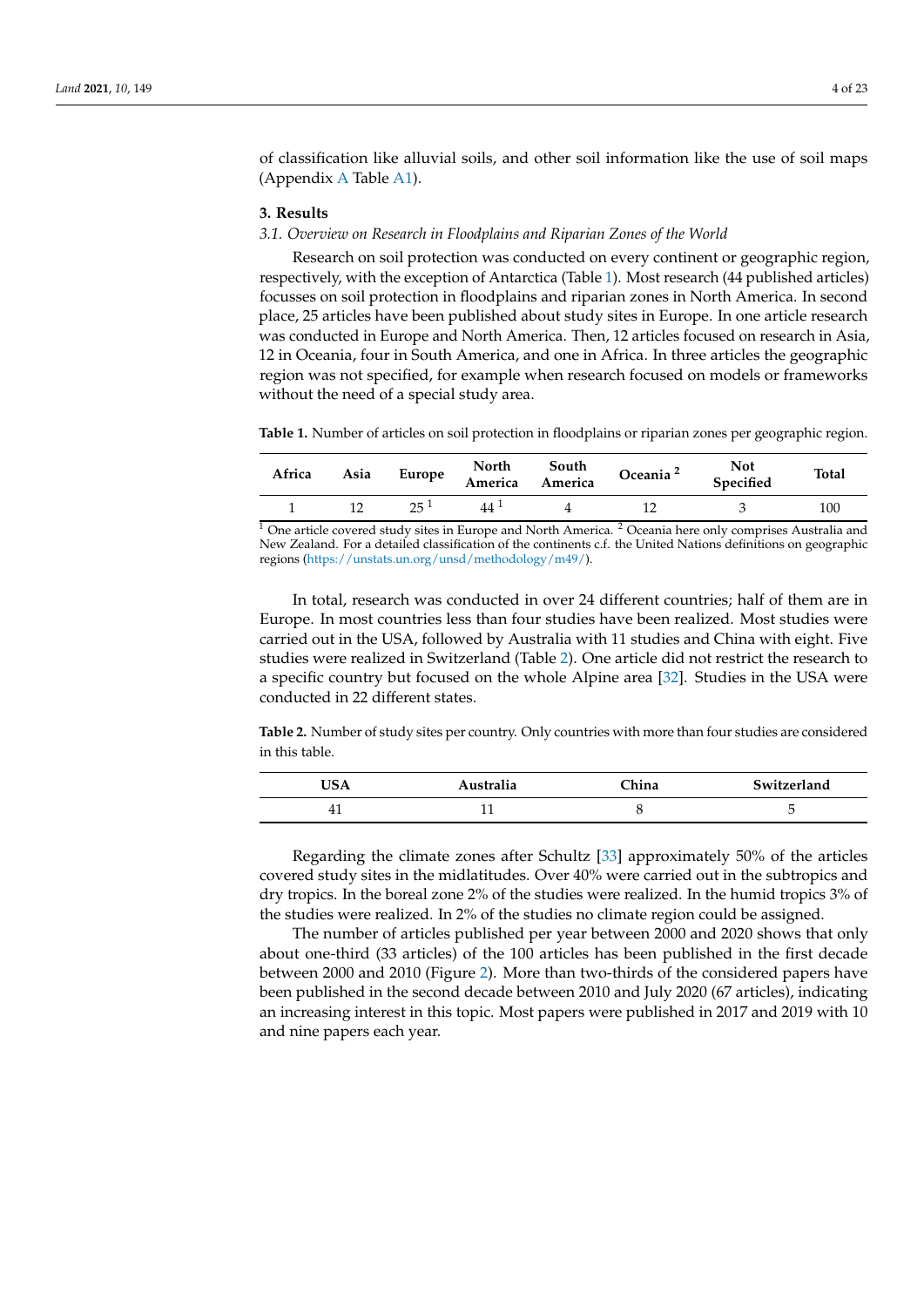<span id="page-4-0"></span>

**Figure 2000 and 2020 (in 2020 until July).** between 2000 and 2020 (in 2020 until July). **Figure 2.** Number of articles on research on floodplains and riparian zones published each year

research was done by field work (approx. 74%), e.g., soil surveys, field mapping, field experiments, and sampling. Laboratory experiments were carried out in about 10% of the studies. About 16% used models for the research, e.g., GIS-based models. Most studies included statistical analysis. Some studies used combined methods, e.g., field work and modeling. Some statistical analysis. Some studies used combined methods, e.g., field methods, e.g., field methods, e.g., field methods, e.g., field methods, e.g., field methods, e.g., field methods, e.g., field methods, e. Methods used over the period considered did not change significantly over time. Most

#### *3.2. Soil Information in the Articles on Soil Properties*

Soil information in the articles was divided into physical, chemical, and biological soil properties, soil classification, and other soil information (Table 3). Soil information is vastly used in the examined research articles. Only three articles did not mention any soil information. In the remaining articles soil information is used to a different extent. A detailed table with the parameters of each soil information category is provided in the Appendix A (Table A1).

<span id="page-4-1"></span>soil classification, other soil information, and no soil information). **Table 3.** Number of articles per soil information category (chemical, physical, biological properties,

| Physical<br>Properties |     |        | Chemical Biological Detailed Other Soil Other Soil<br>Properties Properties Classification Classification Information Information |  | No Soil |
|------------------------|-----|--------|-----------------------------------------------------------------------------------------------------------------------------------|--|---------|
| 76                     | .56 | - 21 - | -32-                                                                                                                              |  |         |

In 76 articles some kind of physical soil parameters were used either to describe the In 76 articles some kind of physical soil parameters were used either to describe the study region or were investigated during the study. Physical soil parameters described by the different authors mainly contained classical soil physical parameters like texture and other descriptions of particle sizes and particle contents (e.g., fine material or coarse ments), electrical conductivity, porosity, soil temperature, or (dry) bulk density. In many elements), electrical conductivity, porosity, soil temperature, or (dry) bulk density. In many cases soil parameters concerning the water household of soils like soil moisture content, cases soil parameters concerning the water household of soils like soil moisture content, (saturated) hydraulic conductivity, water holding capacity, infiltration, permeability, or (saturated) hydraulic conductivity, water holding capacity, infiltration, permeability, or field capacity are used, too. Some authors described more general parameters like the field capacity are used, too. Some authors described more general parameters like the drainage situation or hydric conditions of the sites, but did not go into more detail. Other drainage situation or hydric conditions of the sites, but did not go into more detail. Other physical parameters mentioned were the pore-water pressure, the Atterberg limits, the physical parameters mentioned were the pore-water pressure, the Atterberg limits, the specific gravity of the soil, (effective) cohesion, soil erodibility or an erosion coefficient, shear strength or shear stress, the (internal) friction angle, the van Genuchten parameters, shear strength or shear stress, the (internal) friction angle, the van Genuchten parameters, and the rooting zone. and the rooting zone.

Chemical soil parameters were mentioned in 56 articles. Soil chemical parameters can be divided into several categories. In many articles nutrients were assessed, with focus on be divided into several categories. In many articles nutrients were assessed, with focus on inorganic nitrogen (N) forms ( $NO<sub>3</sub><sup>-</sup>$ ,  $NO<sub>2</sub><sup>-</sup>$ ,  $NH<sub>4</sub><sup>+</sup>$ ,  $N<sub>2</sub>O$ , total N), different phosphorus (P) speciations (e.g., plant available P, soluble reactive P, total P) and potassium (K) (e.g.,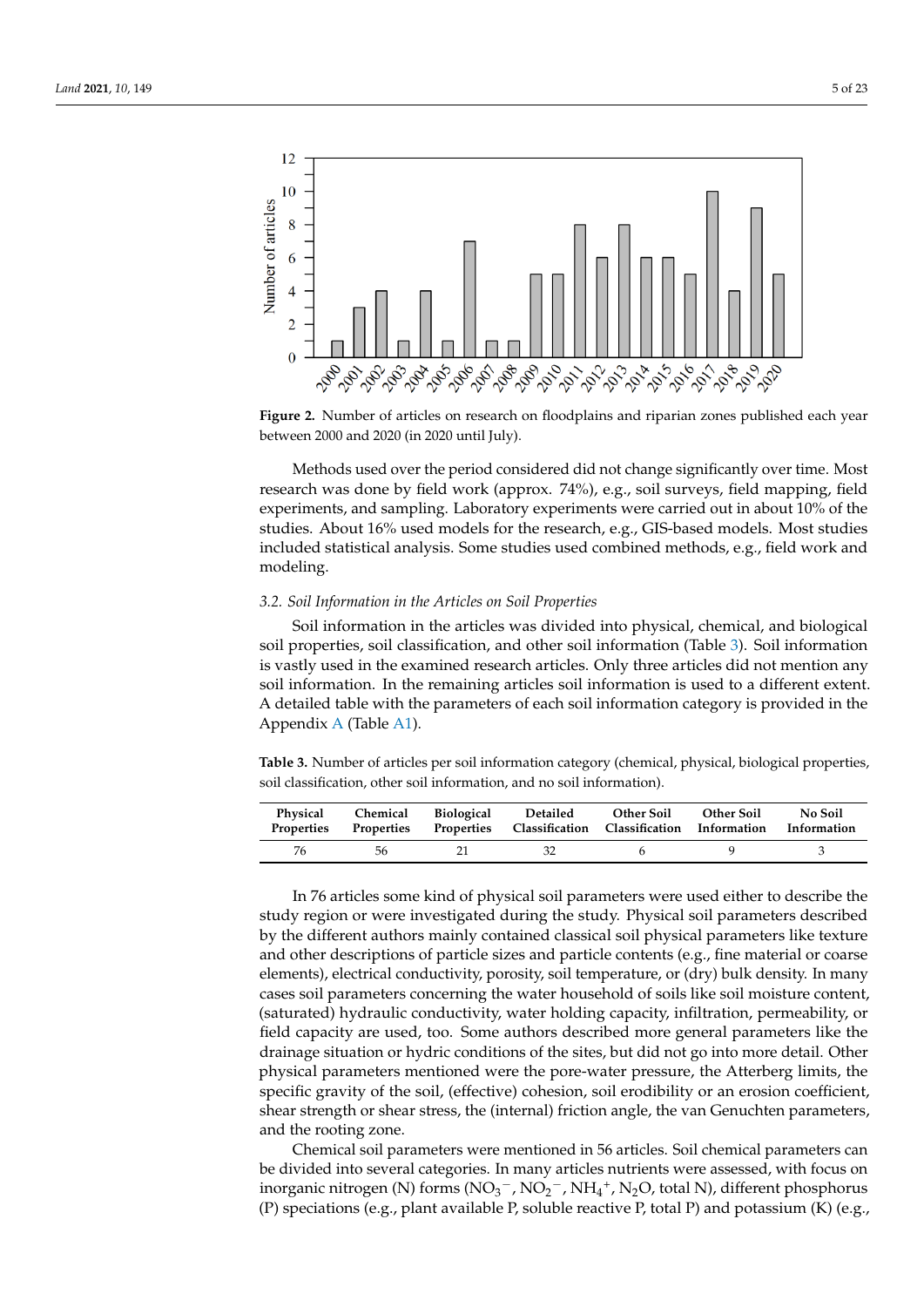total K, plant available K). Despite being nutrients, especially nitrogen and phosphorus are seen as non-point source pollutants, too. Other contaminants investigated are (heavy) metals like Cd, Pb, Hg, Zn, Cr, Cu, and others. In one paper organo-chlorine pesticides were examined. Another important soil chemistry category is soil organic matter (SOM). Here, different forms and types of SOM were addressed, like total carbon, inorganic and organic carbon, recalcitrant organic carbon (ROC), refractory index for carbon (RIC), or coarse particular organic matter (CPOM). Other parameters assessed were pH, salinity,  $CaCO<sub>3</sub>$ , C/N, and isotopic ratios of C and N. One article mentioned the fertility of the soils investigated, but did not go further into detail.

Soil biological parameters were considered in 21 articles, containing data on soil organisms and processes driven by these inhabitants. In the research, soil invertebrates, soil microbial community structure (e.g., denitrifier and ammonium oxidizer density), and microbial number, species traits, operational taxonomic units and phylogenetic diversity, soil enzyme activity, denitrification enzyme activity (DEA), and actual denitrification were addressed. Other parameters were net potential nitrification, net potential N mineralization, potential mineralizable N, potential denitrification (rate), potential C mineralization, and microbial biomass C. Besides soil invertebrates and microorganisms, also root parameters, like root density, total belowground plant biomass, and root exudates, were examined. One article mentioned general biological activity features, but did not provide more details.

Some kind of soil classification/taxonomy is mentioned in 38 articles, whereas it has to be differentiated between a detailed classification from a common classification system or another soil description. Detailed soil description is provided in roughly one-third of the considered articles for this review (32 articles) and comprises descriptions on soil series, soil associations, soil types, soil map units, or soil orders based on the US Soil Taxonomy, the WRB, the Australian classification system, the French classification system, and others. In most articles these parameters are mentioned in detail (Which soil types? Which soil series?), but in few articles it is only mentioned that soil map units for example are used, but not which ones. In the remaining six articles soils are described more in general, for example as alluvial or hydric soils, but do not classify the soils in a common pedological classification system.

In the 32 articles that provide a detailed soil classification it is interesting in which combination and to which extent soil classification is combined with soil physical, chemical, and biological parameters (Table [4\)](#page-5-0).

| Physical +<br>Chemical +<br><b>Biological</b><br>Properties +<br>Classification | Physical +<br>Chemical<br>+ Properties +<br>Classification | Physical<br>Properties +<br>Classification | <b>Chemical</b><br>Properties +<br>Classification | <b>Biological</b><br>Properties +<br>Classification | Classification<br>Only |
|---------------------------------------------------------------------------------|------------------------------------------------------------|--------------------------------------------|---------------------------------------------------|-----------------------------------------------------|------------------------|
|                                                                                 | 12                                                         |                                            |                                                   |                                                     |                        |

<span id="page-5-0"></span>**Table 4.** Combination of physical, chemical, and biological soil properties in the 32 articles that provide a detailed soil classification [number of articles]. Articles that provide other soil information were not considered.

Only six articles consider physical, chemical, and biological soil properties in combination with a detailed soil classification. Approximately one-third (12 articles) additionally mention soil physical and chemical parameters in their research. Five articles provide physical soil properties and three articles chemical soil properties in a combination with a detailed soil classification. Additional soil biological properties without chemical or physical properties were not covered in the research. Six articles provided a detailed soil classification only.

Good examples of the provision and use of soil information are mostly those articles that explicitly address soil properties in their research. For example, to describe the morphology of riparian soils in a restored floodplain in Switzerland as a restoration monitoring measure, Fournier et al. [\[34\]](#page-19-5) provide not only detailed soil taxonomy, but also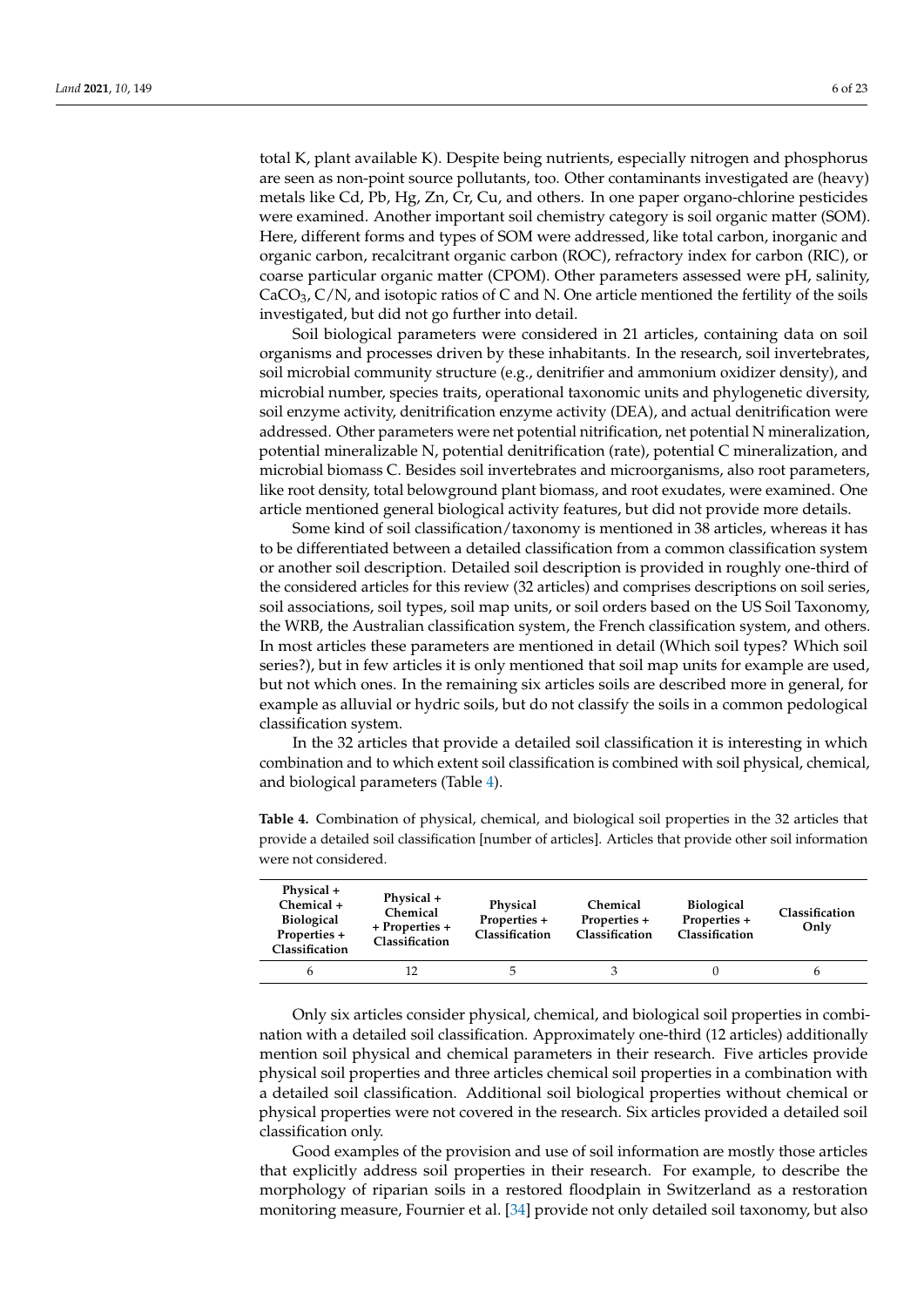basic soil physical (texture, coarse soil), soil chemical (organic matter content and type, hydromorphological features), and soil biological parameters (root density and general biological activity features). In a comparison of the effects of different stream restoration practices (designed channel restoration vs. ecological buffer restoration) on riparian soils, beside USDA soil map units, the soil organic matter content, bulk density, soil moisture, texture, and root biomass were used and compared [\[25\]](#page-18-22). Other examples are the studies of Kauffman et al. [\[35\]](#page-19-6), Clement et al. [\[36\]](#page-19-7), Smith et al. [\[37\]](#page-19-8), and Sutton-Grier et al. [\[38\]](#page-19-9) which all provide soil information from all categories in their research.

In the 68 articles that do not provide a detailed soil description from a common soil classification, 11 articles, however, provide information on soil physical, soil chemical, and soil biological properties (Table [5\)](#page-6-0).

<span id="page-6-0"></span>**Table 5.** Combination of physical, chemical, and biological soil properties in the 68 articles that do not provide a detailed soil classification [number of articles].

| Physical +<br>Chemical +<br><b>Biological</b><br><b>Properties</b> | Physical +<br>Chemical +<br>Properties | Physical +<br><b>Biological</b><br><b>Properties</b> | Chemical +<br><b>Biological</b><br><b>Properties</b> | <b>Biological</b><br>Properties<br>Only | Chemical<br><b>Properties</b><br>Only | Physical<br>Properties<br>Only |
|--------------------------------------------------------------------|----------------------------------------|------------------------------------------------------|------------------------------------------------------|-----------------------------------------|---------------------------------------|--------------------------------|
|                                                                    | 16                                     |                                                      |                                                      |                                         |                                       | $24^1$                         |

 $\frac{1}{115}$  out of the 24 covered engineering topics.

In 16 articles a combination of soil physical and soil chemical parameters is used. Soil physical parameters in combination with soil biological parameters were covered in three articles. Soil chemical parameters and soil biological parameters have been combined in one article only. If only one soil property was investigated or mentioned, most articles (24) provided information on soil physical parameters only, seven on soil chemical parameters only. Only soil biological parameters were used in none of the reviewed articles. Fifteen out of the 24 articles which provide soil physical parameters covered engineering topics only.

Soil information that could not be classified into the before mentioned categories is used in nine articles. These data comprise information on the use of soil maps or soil databases for example, the number and lower boundary of the soil layers or information on soil morphology (soil typicality, dynamism, and diversity). In some cases, soil properties that are taken from the maps or databases are further specified, but in other articles there is no further information on the kind of soil properties (chemical, physical, biological) or soil taxonomy.

#### *3.3. Information on Soils in Articles in Connection with Engineering and Land Management*

In total, 18 articles covered engineering topics, like soil bioengineering, river bank stability, or erosion control which can also be understood as some kind of soil protection. In these articles physical soil properties are considered only, e.g., shear strength, cohesion, texture or hydraulic conductivity. In the engineering articles neither soil chemical properties nor soil biological properties were used. None of the articles provided a detailed soil classification. One article considers additional soil biological properties (root system and root biomass) [\[39\]](#page-19-10).

Another 32 articles deal with land management and land use, restoration planning, and the evaluation of restoration efficiency. In this category no clear pattern of the use of soil information is observable. Chemical and physical soil properties are described in the same extent in the articles as detailed soil classification (16, 24 and 16 articles, respectively). Soil biological properties play a minor role and are mentioned in six articles only. The provision of soil data differs between the 32 articles as few articles provide chemical, physical, biological soil properties in combination with a detailed soil classification (three articles), most do mention only parts of the different soil data types in a variable proportion.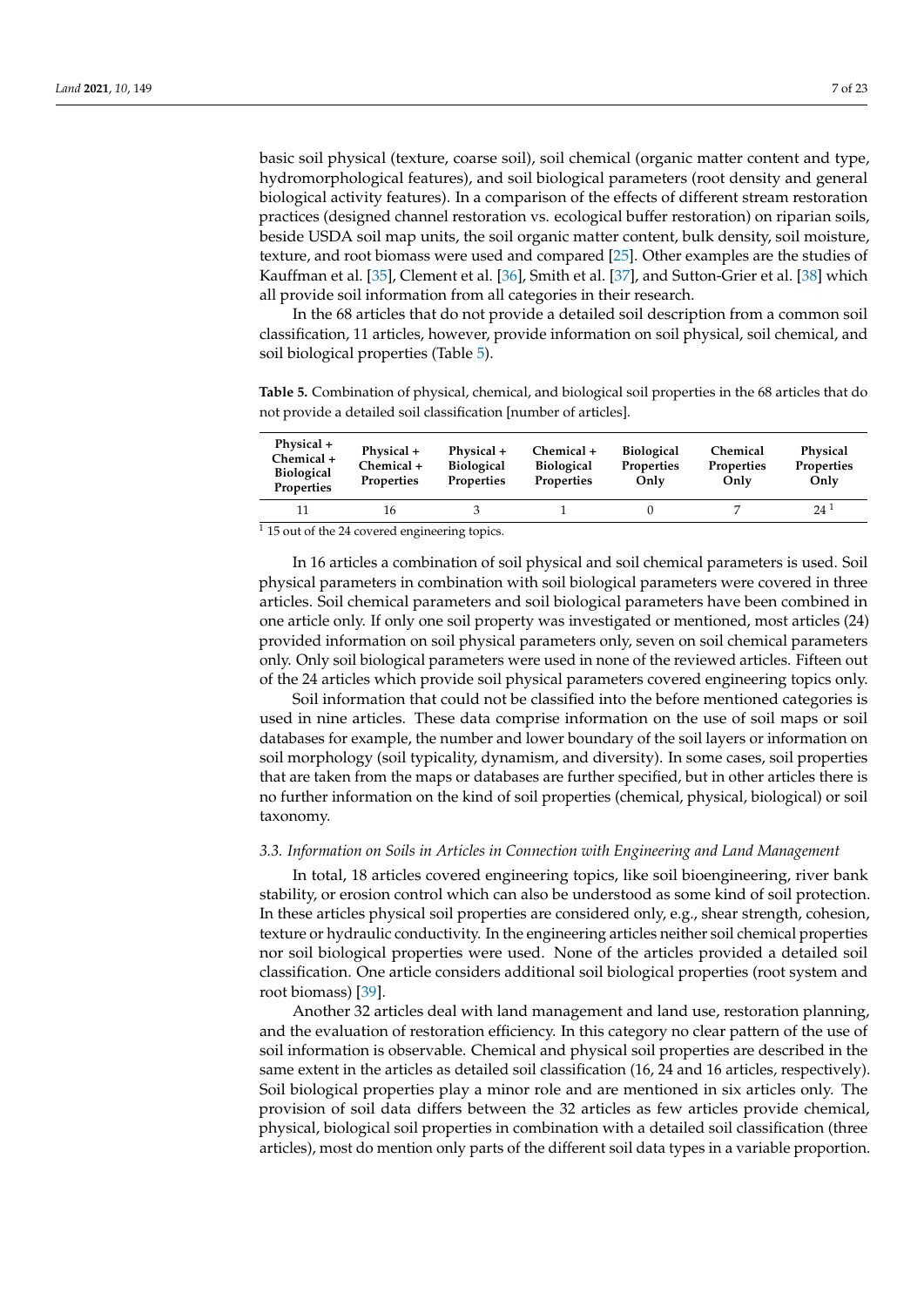#### **4. Research Needs on Soil Protection in Floodplains**

The results in Section [3.1](#page-3-2) show that research on floodplains and riparian zones is not evenly distributed worldwide. Most research in the regarded period was conducted in North America and Europe, providing a broad base of knowledge on restoration of floodplains and the riparian zones in these areas. Other regions like Oceania, South America, Asia, and Africa are underrepresented in the research which leads to a lack of knowledge not only on restoration in riparian zones and floodplains, but also on soil information in these regions. More research in these regions of the world is highly recommended. When regarding the countries in which research on the individual continents is conducted it becomes clear that research mostly concentrates on single countries like the USA, Australia, Brazil, and China. The number of articles published on floodplain and riparian zone research was not distributed evenly over the two decades considered in this review. With two-thirds of the articles published in the second half of the reviewed period this shows the increasing concern and importance of research in the floodplains and riparian zones.

To protect soils and to interpret results of the research in the soil context it is important to know detailed properties of the regarded soils. Soil properties are described in most reviewed articles, but the extent of the provision and description of the soil properties varies considerably. Soil properties are important indicators when evaluating the soil quality and assessing soil functions [\[40\]](#page-19-11). Basically, soil quality is the capacity of a soil to function [\[41\]](#page-19-12). Soil quality depends on soil inherent and dynamic properties. Inherent properties are mostly influenced by the soil-forming factors (e.g., parent material, topography, time). Dynamic properties are influenced by human management and natural disturbances (e.g., land use or the construction of buildings or roads). Typical inherent soil properties are the soil texture or the drainage class. Management-dependent soil properties comprise among others the organic matter content, infiltration, biological activity, or soil fertility. The different soil properties can interact and limit other soil properties. Finally, the dynamic soil properties provide information about the ability of a soil to provide ecological functions and services [\[40\]](#page-19-11). Indicators for soil quality are traditionally divided into soil physical, soil chemical, and soil biological parameters [\[40,](#page-19-11)[42\]](#page-19-13). In the reviewed articles over 75% provide information on soil physical parameters and hence information on the soil hydrologic status, on the availability of nutrients, on aeration, limitations on root growth, or the ability to withstand physical disturbances [\[40](#page-19-11)[,42\]](#page-19-13). This information on soil physical parameters is very important for soil protection. Although not every article contains the same physical parameters, basic information on texture or particle sizes and soil moisture are given in most articles. Chemical parameters, mentioned in over 50% of the reviewed articles, are important to evaluate nutrient availability, water quality, buffer capacity, or the mobility of contaminants. Soil biological parameters, like abundance and biomass of soil organisms and their byproducts can also serve as an indicator for a functioning soil [\[42\]](#page-19-13). Biological soil parameters are assessed only in about 20% of the articles. It can be summarized that in current research in floodplain and riparian zones soil physical properties, chemical properties, and biological properties are used. There is a lack of information, especially on soil chemical and soil biological parameters. Both parameters can provide important insights in soil functioning and the reaction of the soils to certain conditions.

A detailed description from a common soil classification system like the WRB, the US soil taxonomy or a national classification system can be very informative not only for soil scientists. Soil classification systems are based on soil properties that are defined in diagnostic horizons, properties, and materials [\[15\]](#page-18-14). Therefore, when providing a detailed soil description from a common soil classification system, a lot of information on soil physical, soil chemical, and soil biological properties can be derived from using this classification. This information is missing, however, in about two-thirds of the reviewed literature. In these articles that do not provide a detailed soil description from a common soil classification system the majority of the authors though provide additional information on physical, chemical, and biological soil properties or combinations of these properties. The group of the articles with only physical soil data described mostly comprises articles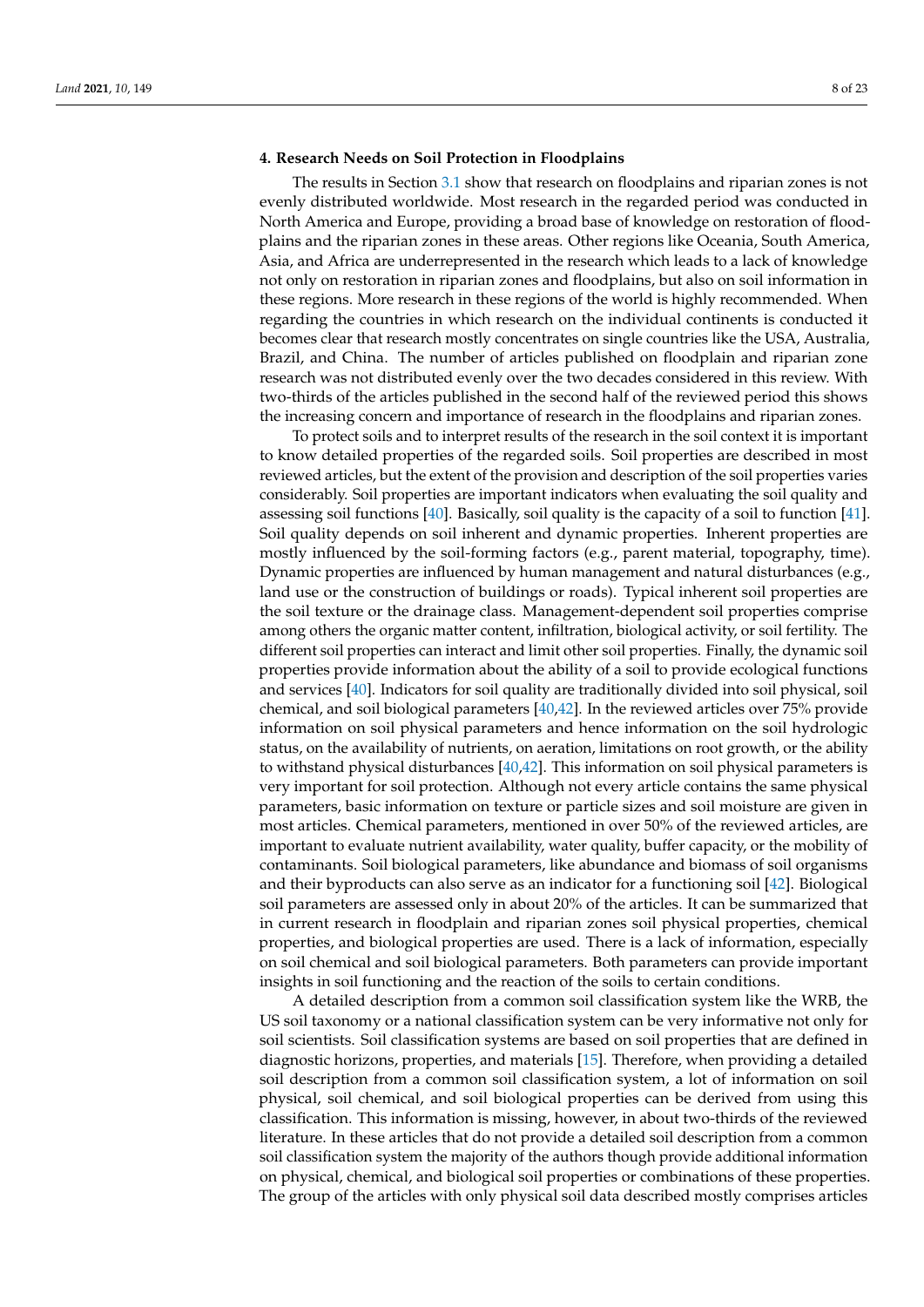dealing with engineering topics. In this group, except for one article that mentions some soil biological characteristics [\[39\]](#page-19-10), soil is characterized by the physical characteristics only while other parameters like chemical or biological parameters are not considered. In this field, soil seems to be a granular medium only, serving as a building material, not as an important ecosystem compartment. But even if the physical and geotechnical properties of soils are most important for engineering purposes, a pedologicalview of soils, integrating some basic information on soil classification, on chemical and biological properties, might be valuable for engineers, too. As engineering measures usually comprise the use of (heavy) machinery, these measures can also be considered as a kind of construction work. This usually implies that the floodplain and riparian soils, adjacent to the riverbank or engineering site, are affected by these measures, too. Therefore, at least a minimum dataset on the soils of the whole site should be considered in projects, working in floodplains and riparian zones.

Other, more general, soil descriptions like the term "alluvial soils" for example, can give only general information on the soil development and on-site characteristics, but do not provide detailed information on the soil properties. As the physical, morphological, chemical, and mineralogical properties of these soils are strongly influenced by the alluvial parent material coming from the river, the soil characteristics, e.g., the soil texture and the related properties, can vary considerably [\[13\]](#page-18-12). In contrast, when a soil is classified within a common classification system, for example as a Gleysol (WRB), it is obvious that this soil must be saturated with groundwater long enough to develop these gleyic properties [\[15\]](#page-18-14). In the WRB, additional information on the soils and their properties can be deduced from the principal and supplementary qualifiers, such as the presence of an organic surface layer (qualifier: histic) or non-cemented secondary carbonates accumulated (qualifier: calcaric). Information on organic horizons or layers or waterlogging conditions due to high groundwater tables in floodplains and riparian zones are very valuable as especially these soils are highly susceptible to compaction for example [\[43\]](#page-19-14). So even if there is no additional information on physical, chemical, or biological soil properties, from a detailed soil description many soil characteristics can be deduced.

If a detailed investigation and description of the soils and their characteristics of the study sites is not possible there are other opportunities that should be considered to assess at least basic soil information of the site. For most regions of the world free soil information is available online from different organizations. A compendium of available data worldwide and for specific regions has been provided by ISRIC, the International Soil Reference and Information Centre for example [\[44\]](#page-19-15). They also maintain other useful sites and services like the World Soil Information Service (WoSIS) [\[45\]](#page-19-16) and the SoilGrids platform [\[46\]](#page-19-17) which can be helpful to consider.

As the results show, soil information is available in the large majority of the research papers, but it becomes also clear that in most cases soil information is incomplete or very specific only. To protect soils in floodplains and riparian zones, especially in the context of restoration works, a more pedological view of soils is necessary. This would not only be important for restoration projects directly, but also for all research in floodplains and riparian zones with the objective to contribute to restoration projects, for example in the prioritization of restoration areas.

Restoration projects impact soils in floodplains and riparian zones [\[25\]](#page-18-22) and can therefore often be regarded as construction works. In recent years, soil protection on construction sites has become more and more important, for example in Switzerland or Germany. Known as "Bodenkundliche Baubegleitung" in the German-speaking area, it aims to protect soils from physical disturbance and contamination prior to and during construction. This means that after finishing the construction, the soil should be able to fulfil its natural functions again [\[47](#page-19-18)[,48\]](#page-19-19). Detrimental soil changes that can occur on construction sites comprise soil compaction, erosion and discharge of substances, contamination, mixing of different soil substrates, and mixing of natural soil substrate with technogenic materials [\[48\]](#page-19-19). The soil protection on construction sites concept has not been developed for restoration projects,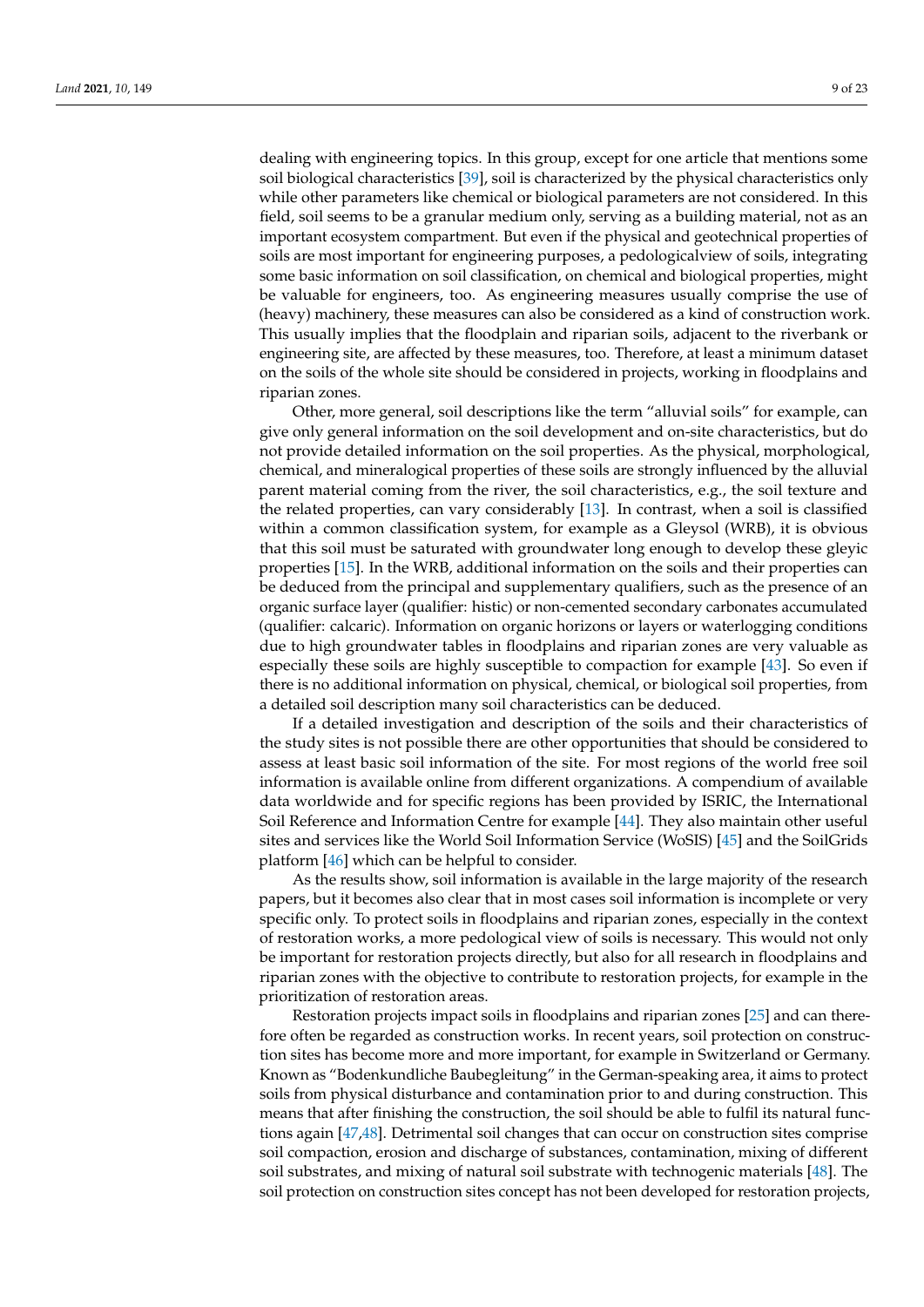but as many restoration projects are comparable to construction sites, this concept is also applicable to restoration projects.

Soil protection on construction sites is not only applied during the construction works, but also prior to the construction in the planning process and is also involved post-construction in the monitoring and documentation of the project [\[47](#page-19-18)[,48\]](#page-19-19). The lack of sound knowledge about soils has been identified as one of the factors hampering effective ecological restoration [\[49\]](#page-19-20). In the soil protection on construction sites concept various soil information is assessed for planning the construction work and appropriate soil protection measures during construction. This soil information comprises information on the soil types and their special characteristics (e.g., susceptibility to compaction or organic soils), coarse fragments, texture and structure of the soil, bulk density, pH, soil organic matter content, water content, rooting depth, and calcium carbonate content [\[47](#page-19-18)[,48\]](#page-19-19). This soil information could be applied as a minimum dataset on soils in all research in floodplains and riparian zones and in restoration projects. Additionally, the nutrient and/or pollution status of the soil might be a useful parameter to be considered. The parameters proposed for the minimum soil data set contain stable and dynamic parameters. For dynamic parameters a continuous monitoring program might be useful. If not, many dynamic parameters like the physiological rooting depth for example can be deduced from easy to assess parameters like soil depth and soil texture. Also in the USDA stream restoration handbook [\[50\]](#page-19-21) it is recommended to obtain background information on the sites, i.e., about soils. In general, to avoid detrimental soil changes many parts of the soil protection on construction sites concept could be easily integrated in the protocols for river, floodplain or riparian buffer restoration projects, as well as in soil bioengineering practices. In soil bioengineering practices there is great potential to integrate this minimum soil data set and soil protection measures during construction. Rey et al. [\[51\]](#page-19-22) highlight the importance of the incorporation of current findings of the research in geosciences, for example soil science, in soil bioengineering practices. Further, scientist and practitioners should cooperate and exchange current issues and knowledge.

#### **5. Conclusions**

- 1. Research on floodplains and riparian zones of the world is not distributed evenly over the different continents, with the majority of research in this area conducted in North America, especially in the USA. The research on floodplains and riparian zones is also not distributed evenly over the time covered in this review with two-thirds of the research published in the second decade between 2010 and 2020.
- 2. Soils are somehow addressed in most articles, but the kind and extent of provided soil information varies significantly between the articles. Mostly physical soil information is provided, followed by chemical soil information. Only one-fifth provides soil biological information. One-third provides a detailed soil description from a common classification system. Soil information in the field of engineering is limited to physical data only.
- 3. Soils are addressed in the majority of the research, but soil information is often incomplete from a soil scientists' view. It is recommended to integrate at least a minimum data set on soil information in all research conducted in floodplains and riparian zones. This minimum data set comprises soil data used in the soil protection on construction sites concept: soil types and associated special characteristics (e.g., susceptibility to compaction), coarse fragments, texture and structure of the soil, bulk density, pH, soil organic matter content, water content, rooting depth, and calcium carbonate content. Additionally, the nutrient and/or pollution status might be a useful parameter. Further, at least the use of regional soil databases can give important information on the soils in the study area, if field work is not possible.

**Author Contributions:** Conceptualization, M.E.H. and G.B.; methodology, M.E.H., formal analysis, M.E.H.; writing—original draft preparation, M.E.H., writing—review and editing, M.E.H., visual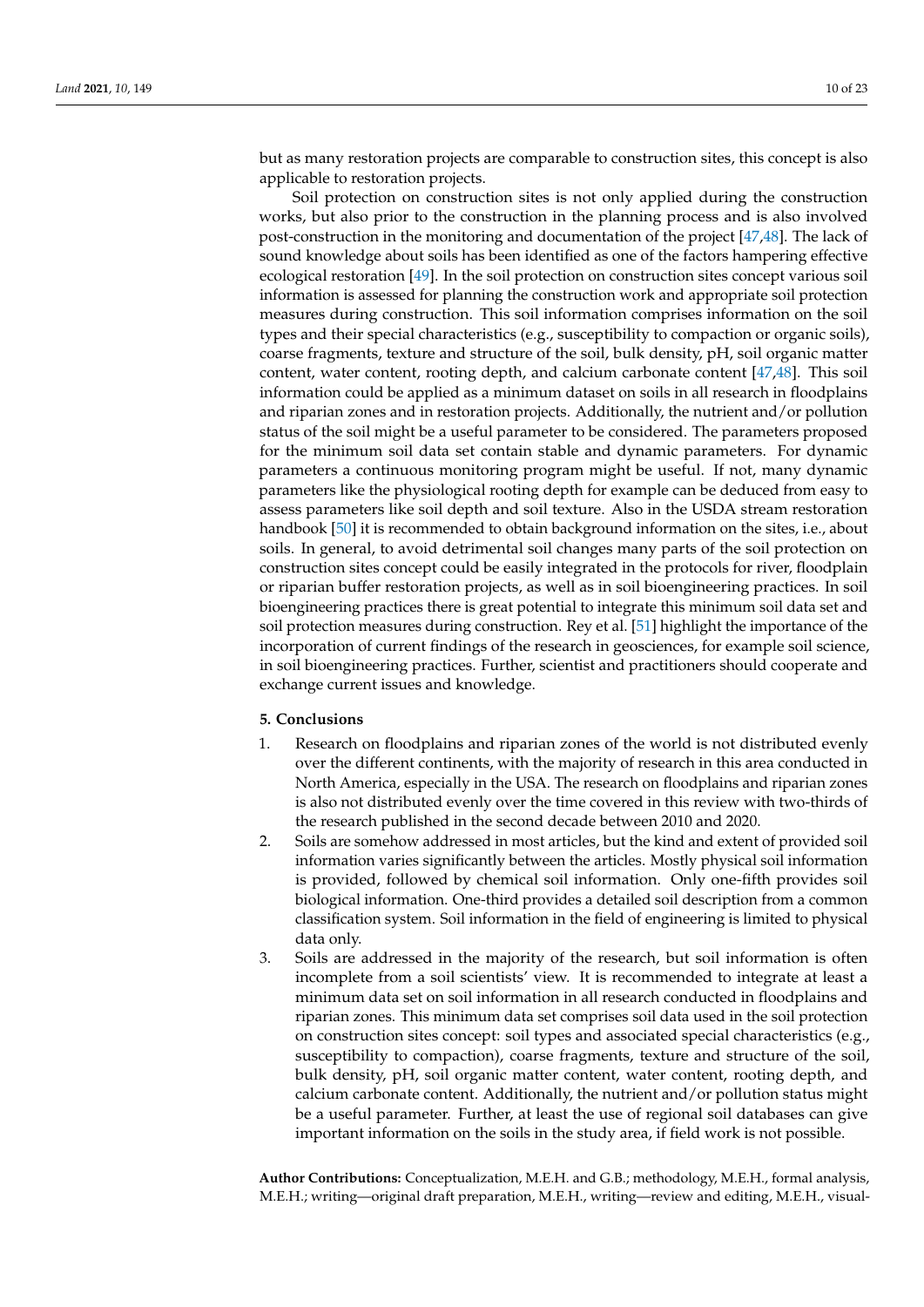ization, M.E.H., supervision, G.B.; All authors have read and agreed to the published version of the manuscript.

**Funding:** This research received no external funding.

**Institutional Review Board Statement:** Not applicable.

**Informed Consent Statement:** Not applicable.

**Data Availability Statement:** The data presented in this study is available in Appendix [A](#page-12-0) Table [A1.](#page-17-0)

**Conflicts of Interest:** The authors declare no conflict of interest.

## **Abbreviations**

| As                     | Arsenic                                               |
|------------------------|-------------------------------------------------------|
| ASC                    | Australian Soil Classification System                 |
| $\mathsf{C}$           | Carbon                                                |
| CaCO <sub>3</sub>      | Calcium carbonate                                     |
| Cd                     | Cadmium                                               |
| C/N                    | Carbon/nitrogen ratio                                 |
| CPOM                   | Coarse particular organic matter                      |
| Cr                     | Chromium                                              |
| Cu                     | Copper                                                |
| DEA                    | Denitrification enzyme activity                       |
| DOC                    | Dissolved organic carbon                              |
| <b>DOM</b>             | Dissolved organic matter                              |
| <b>DON</b>             | Dissolved organic nitrogen                            |
| EC                     | Electrical conductivity                               |
| Fe                     | Iron                                                  |
| Hg                     | Mercury                                               |
| IC                     | Inorganic carbon                                      |
| K                      | Potassium                                             |
| N                      | Nitrogen                                              |
| Ni                     | Nickel                                                |
| NO <sub>3</sub>        | Nitrate                                               |
| $NO_3$ <sup>-</sup> -N | Nitrate nitrogen                                      |
| NO <sub>2</sub>        | Nitrite                                               |
| $NH_4$ <sup>+</sup>    | Ammonium                                              |
| $NH_4^+$ -N            | Ammonia nitrogen                                      |
| $N_2O$                 | Nitrous oxide                                         |
| NO                     | Nitric oxide                                          |
| NZG                    | New Zealand Soil Classification                       |
| OC                     | Organic carbon                                        |
| OM                     | Organic matter                                        |
| P                      | Phosphorus                                            |
| <b>PB</b>              | Lead                                                  |
| $PO_4^{3-}$            | Phosphate                                             |
| <b>RIC</b>             | Refractory index for carbon                           |
| ROC                    | Recalcitrant organic carbon                           |
| <b>RO</b>              | Réferentiel Pédologique (=French Soil Classification) |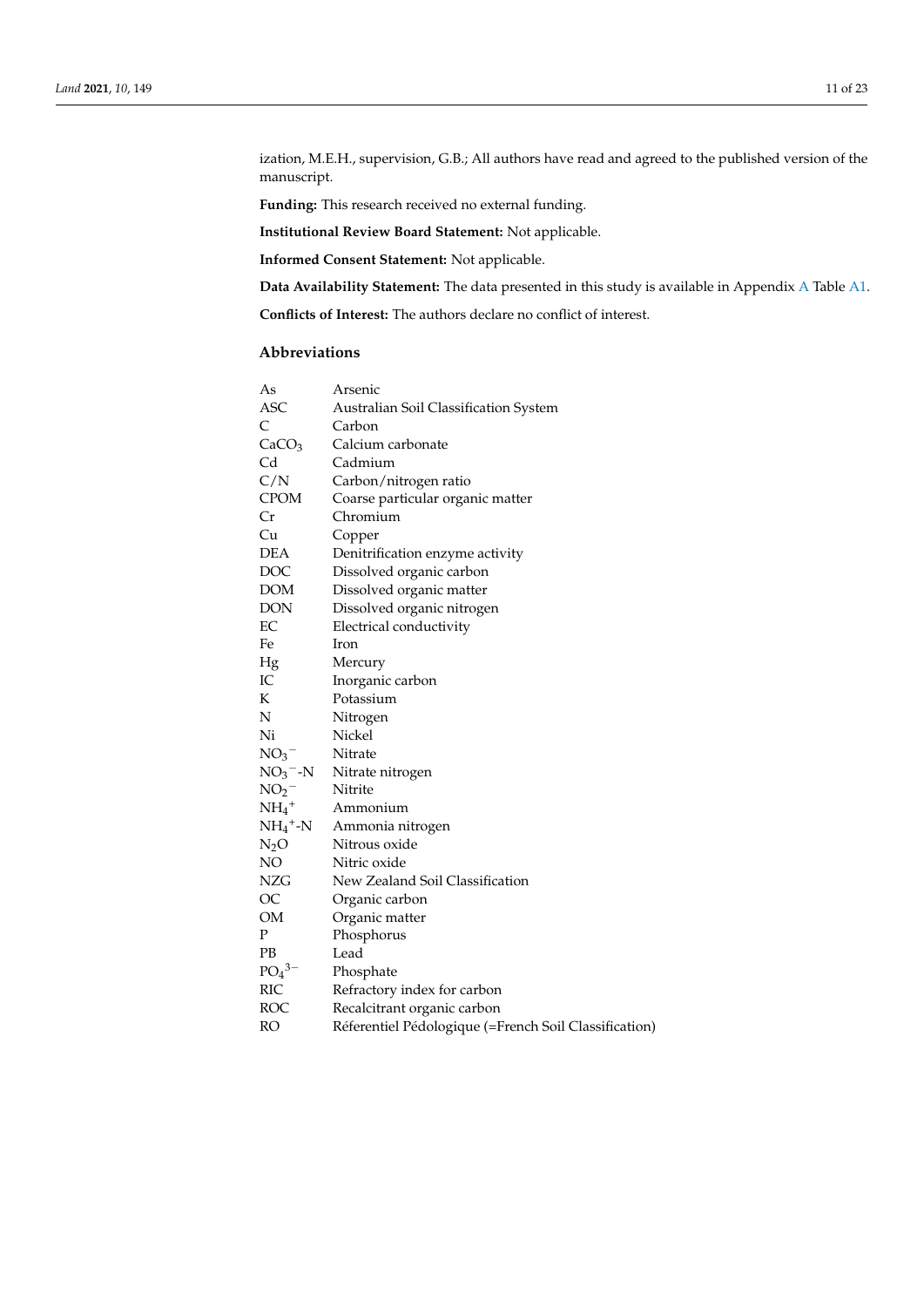| Sulfur      |
|-------------|
| Antimony    |
| Sistema Bra |
|             |

- Sistema Brasileiro de Clasifição de Solos (=Brazilian Soil Classification System)  $\hbox{Tin}$
- Sn<br>SOC
- SOC Soil organic carbon<br>SOM Soil organic matter
- Soil organic matter
- SRP Soluble reactive P
- TC Total carbon<br>TDC Total dissolve
- TDC Total dissolved carbon<br>TDN Total dissolved nitrogen
- TDN Total dissolved nitrogen<br>TBGB Total belowground biom
- TBGB Total belowground biomass<br>TK Total potassium
- Total potassium
- TN Total nitrogen<br>TOC Total organic c
- Total organic carbon
- TP Total phosphorus<br>V Vanadium
- V Vanadium<br>WRB World Refe
- World Reference Base for Soil Resources
- Zn Zinc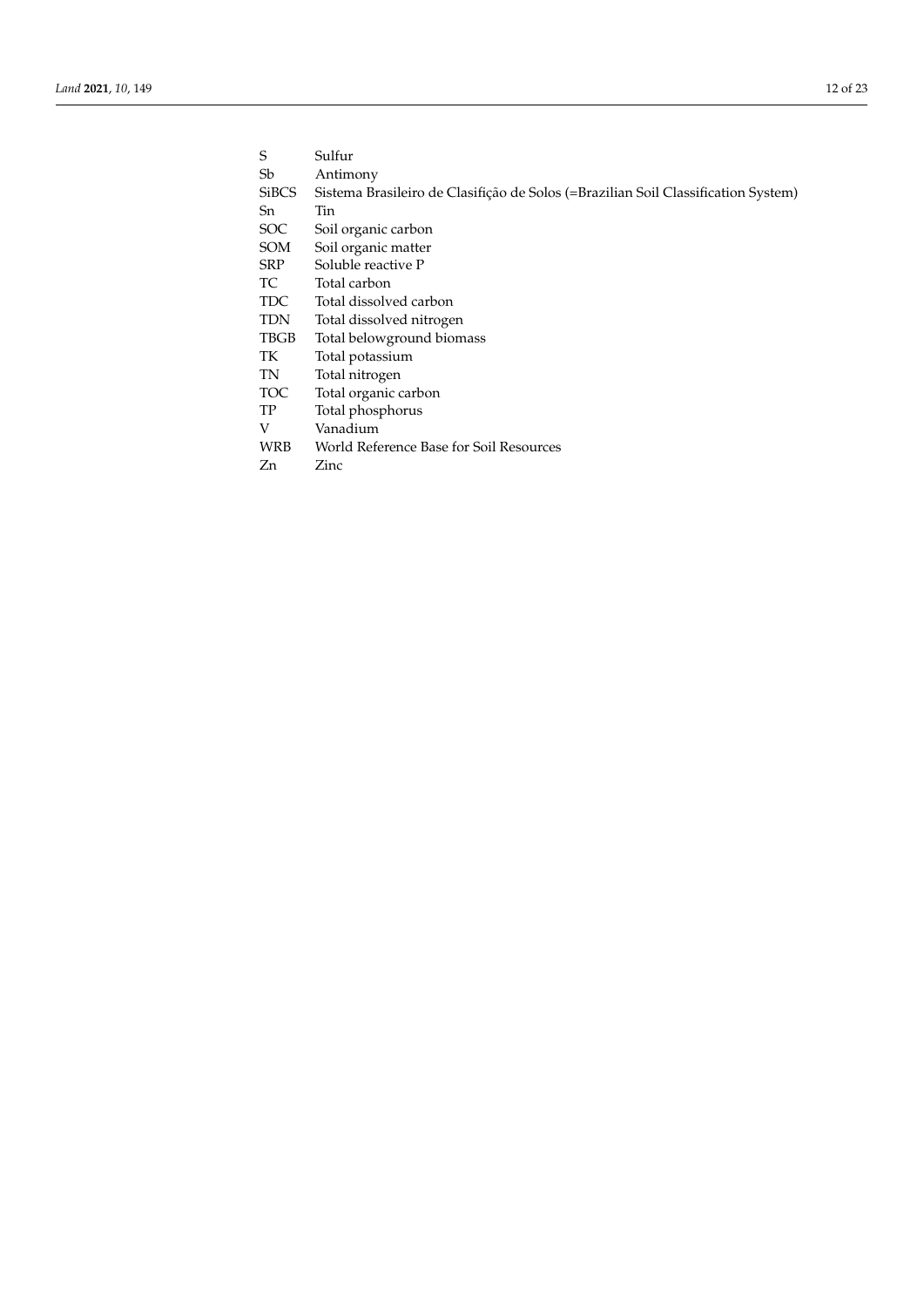# **Appendix A**

# **Table A1.** Articles selected for this review, continent, country, and soil information categories.

<span id="page-12-0"></span>

| Source                                   | #Article | Continent     | Country         | Category    | <b>Chemical Properties</b>                                               | <b>Physical Properties</b>                                                             | <b>Biological Properties</b>       | <b>Detailed Classification</b>                                                                                                                                            | <b>Other Classification</b> | Other Soil Data                                                                                   |
|------------------------------------------|----------|---------------|-----------------|-------------|--------------------------------------------------------------------------|----------------------------------------------------------------------------------------|------------------------------------|---------------------------------------------------------------------------------------------------------------------------------------------------------------------------|-----------------------------|---------------------------------------------------------------------------------------------------|
| Agouridis et al. 2005                    | $[52]$   | North America | USA, Kentucky   | Management  |                                                                          |                                                                                        |                                    | Hagerstown (Fine, mixed, mesic Typic<br>Hapludalf);<br>McAfee (Fine, mixed, mesic<br>Mollic Hapludalf);<br>Woolper (Fine, mixed, mesic Typic<br>Argiudoll)                |                             |                                                                                                   |
| Amezketa & del Valle de<br>Lersundi 2008 | $[53]$   | Europe        | Spain           | Management  | OM, CaCO <sub>3</sub> , salinity                                         | Texture, moisture,<br>temperature, EC                                                  |                                    | Loamy-skeletal, mixed, mesic, Aridic<br>Ustorthent;<br>Coarse-loamy, mixed, mesic Aridic<br>Ustifluvent;<br>Fine-salty, mixed, mesic, Aridic<br>Ustifluvents;<br>Entisols |                             |                                                                                                   |
| Andrews et al. 2011                      | $[54]$   | North America | USA, Kentucky   | Other       | Fertility                                                                | Permeability, water<br>holding capacity, rooting<br>zone                               |                                    | Fine-loamy, mixed, mesic Dystric<br>Fluventic Eutrochrepts (USDA 1996)                                                                                                    |                             |                                                                                                   |
| Anstead et al. 2012                      | $[55]$   | Europe        | UK              | Engineering | $\sim$                                                                   | Cohesion, texture                                                                      | $\sim$                             | $\sim$                                                                                                                                                                    | $\overline{a}$              | $\overline{\phantom{a}}$                                                                          |
| Asghari & Cavagnaro<br>2011              | $[56]$   | Oceania       | Australia       | Other       | pH, plant available P, TC,<br>TN                                         | Texture                                                                                | $\sim$                             |                                                                                                                                                                           |                             | $\overline{\phantom{a}}$                                                                          |
| Atkinson & Lake 2020                     | $[57]$   | North America | USA, Texas      | Management  | $\sim$                                                                   | Erodibility                                                                            | $\sim$                             |                                                                                                                                                                           | $\sim$                      | $\sim$                                                                                            |
| Bariteau et al. 2013                     | $[58]$   | North America | Canada          | Engineering | $\sim$                                                                   | Texture                                                                                | $\sim$                             | $\sim$                                                                                                                                                                    | $\sim$                      | $\sim$                                                                                            |
| Beauchamp et al. 2015                    | $[59]$   | North America | USA, Maryland   | Management  | OM, pH, C/N, plant<br>available macronutrients<br>and micronutrients     | Texture                                                                                |                                    |                                                                                                                                                                           |                             |                                                                                                   |
| Bedison et al. 2013                      | [60]     | North America | USA, New Jersey | Other       | Mottling                                                                 | Texture, drainage                                                                      | $\sim$                             | Mesic Entisols;<br>Histosols;<br>Inceptisols                                                                                                                              |                             |                                                                                                   |
| Bissels et al. 2004                      | [61]     | Europe        | Germany         | Management  | Plant available P and K,<br>TN, TC, CaCO <sub>3</sub> , OM,<br>C/N       | Texture                                                                                |                                    |                                                                                                                                                                           | Alluvial soils              |                                                                                                   |
| Botero-Acosta et al. 2017                | $[62]$   | North America | USA, Oklahoma   | Engineering |                                                                          | Water content, field<br>capacity, wilting point<br>saturated hydraulic<br>conductivity |                                    |                                                                                                                                                                           |                             | STATSGO soil map (soil<br>types); Soil<br>Characterization Database<br>(physical soil properties) |
| Brovelli et al. 2012                     | $[63]$   | n.a.          | n.a.            | Other       | Various (not further<br>specified)                                       | Various (not further<br>specified)                                                     | Various (not further<br>specified) |                                                                                                                                                                           |                             |                                                                                                   |
| Buchanan et al. 2012                     | $[64]$   | North America | USA, New York   | Management  | ÷.                                                                       | Erodibility, texture                                                                   | $\sim$                             |                                                                                                                                                                           | $\sim$                      | $\sim$                                                                                            |
| Burger et al. 2010                       | $[9]$    | Oceania       | Australia       | Management  | $NO_3^-$ , $NO_2^-$ , $NH_4^+$ ,<br>plant available P, EC, pH,<br>TC, TN |                                                                                        | $\overline{\phantom{a}}$           | Grey, Yellow, and Brown Sodosols and<br>Chromosols (ASC 1996)                                                                                                             |                             |                                                                                                   |
| Buzhdygan et al. 2016                    | $[65]$   | Asia          | Ukraine         | Other       | SOC, pH, TN                                                              | <b>Bulk</b> density                                                                    | $\overline{\phantom{a}}$           |                                                                                                                                                                           | ٠                           |                                                                                                   |
| Cabezas & Comín 2010                     | $[66]$   | Europe        | Spain           | Other       | TOC, TN, C/N, RIC, ROC                                                   | <b>Bulk</b> density                                                                    | $\sim$                             | $\sim$                                                                                                                                                                    | $\sim$                      |                                                                                                   |
| Clement et al. 2003                      | $[36]$   | Europe        | France          | Other       | Hydromorphological<br>features, OM, pH                                   | Texture, bulk density                                                                  | Denitrification activity,<br>roots | Fine silty-clay loam, mixed, mesic<br>Typic Haplaquoll (USDA 1990)                                                                                                        |                             |                                                                                                   |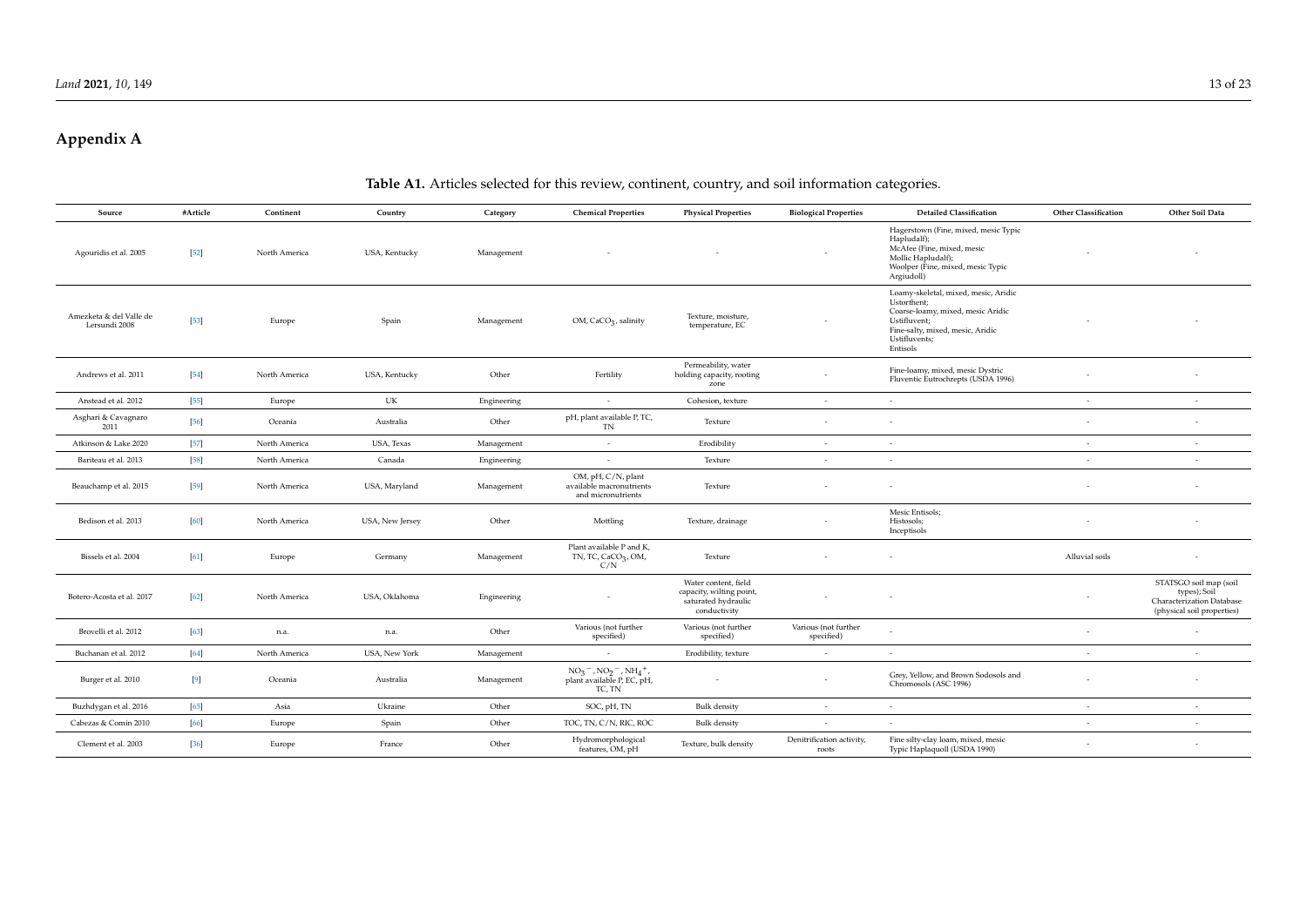| Source                        | #Article | Continent     | Country         | Category    | <b>Chemical Properties</b>                                                                                                         | <b>Physical Properties</b>                                                                                                                                           | <b>Biological Properties</b>                  | <b>Detailed Classification</b>                                                                                                                                                                                                                                                                                                                                                      | <b>Other Classification</b> | Other Soil Data                                                       |
|-------------------------------|----------|---------------|-----------------|-------------|------------------------------------------------------------------------------------------------------------------------------------|----------------------------------------------------------------------------------------------------------------------------------------------------------------------|-----------------------------------------------|-------------------------------------------------------------------------------------------------------------------------------------------------------------------------------------------------------------------------------------------------------------------------------------------------------------------------------------------------------------------------------------|-----------------------------|-----------------------------------------------------------------------|
| Das 2016                      | $[67]$   | Asia          | India           | Engineering |                                                                                                                                    | Shear strength, dry<br>density, Atterberg limits,<br>specific gravity, texture                                                                                       |                                               |                                                                                                                                                                                                                                                                                                                                                                                     |                             |                                                                       |
| Davis et al. 2006             | $[68]$   | North America | USA, Nebraska   | Other       | OM, TN, TK, TP, pH                                                                                                                 | Temperature, moisture,<br>texture                                                                                                                                    | Soil invertebrates                            | $\sim$                                                                                                                                                                                                                                                                                                                                                                              | $\sim$                      | Groundwater level                                                     |
| De Mello et al. 2017          | $[69]$   | South America | Brazil          | Management  |                                                                                                                                    | Bulk density, available<br>water capacity, saturated<br>hydraulic conductivity                                                                                       |                                               | SiBCS (2018) (WRB 2015): Gleissolos<br>(Gleysols);<br>Latossolos Vermelho (Ferralsols);<br>Latossolos Vermelho-Amarelo<br>(Ferralsols);<br>Neosolos Regolíticos (Regosols);<br>Neossolos Flúvicos (Fluvisols);<br>Cambissolos (Cambisols)                                                                                                                                           |                             | Number of layers, lower<br>boundary of layers                         |
| Del Tánago & de Jalón<br>2006 | $[70]$   | n.a.          | n.a.            | Management  | $\sim$                                                                                                                             | Permeability                                                                                                                                                         | $\sim$                                        | $\sim$                                                                                                                                                                                                                                                                                                                                                                              | $\sim$                      | $\sim$                                                                |
| Dhondt et al. 2006            | $[71]$   | Europe        | Belgium         | Other       | OC, TN, IC, $pH$ , $N_2O$<br>fluxes                                                                                                | Texture                                                                                                                                                              | <b>DEA</b>                                    |                                                                                                                                                                                                                                                                                                                                                                                     |                             | $\sim$                                                                |
| Dietrich et al. 2014          | $[28]$   | Europe        | Sweden          | Management  | OM, mass fraction of C<br>and N, isotopic ratios<br>$(\Delta^{13}C; \Delta^{15}N)$ , TC = TOC                                      | Texture, water holding<br>capacity                                                                                                                                   |                                               |                                                                                                                                                                                                                                                                                                                                                                                     |                             |                                                                       |
| Duong et al. 2014             | $[72]$   | Asia          | Vietnam         | Engineering |                                                                                                                                    | Water content, bulk<br>density, saturated shear<br>strength, saturated<br>hydraulic conductivity,<br>dry density, main grain<br>size, effective cohesion,<br>texture |                                               |                                                                                                                                                                                                                                                                                                                                                                                     |                             |                                                                       |
| Duró et al. 2020              | $[73]$   | Europe        | Netherlands     | Engineering | $\sim$                                                                                                                             | Internal friction angle,<br>cohesion, texture, shear<br>stress                                                                                                       |                                               |                                                                                                                                                                                                                                                                                                                                                                                     |                             | $\sim$                                                                |
| Dybala et al. 2019            | $[74]$   | North America | USA, California | Other       | TC, carbon stock                                                                                                                   | <b>Bulk</b> density                                                                                                                                                  | $\overline{a}$                                | Cosumnes (Fine, mixed, active,<br>nonacid, thermic Aquic Xerofluvents)                                                                                                                                                                                                                                                                                                              | $\overline{\phantom{a}}$    | $\sim$                                                                |
| Fernandes et al. 2020         | $[75]$   | Europe        | Portugal        | Engineering | $\sim$                                                                                                                             | Cohesion                                                                                                                                                             | $\overline{a}$                                | $\sim$                                                                                                                                                                                                                                                                                                                                                                              | $\overline{a}$              | $\sim$                                                                |
| Fournier et al. 2015          | $[76]$   | Europe        | Switzerland     | Other       | $\sim$                                                                                                                             | Hydric conditions                                                                                                                                                    | Species traits                                | $\sim$                                                                                                                                                                                                                                                                                                                                                                              | $\sim$                      | $\sim$                                                                |
| Fournier et al. 2013          | [33]     | Europe        | Switzerland     | Other       | OM, OM-type,<br>hydromorphological<br>features                                                                                     | Texture, coarse elements                                                                                                                                             | Root density, biological<br>activity features | RP (2009) (WRB 2006): REDOXISOLS<br>fluviques carbonatés (Gleyic Fluvisols<br>(Calcaric));<br>FLUVIOSOLS brut carbonatés<br>(Regosols (Calcaric));<br>FLUVIOSOLS typiques carbonatés<br>(Fluvisols (Calcaric));<br>FLUVIOSOLS typiques redoxiques<br>carbonatés (Fluvisols (Calcaric) with<br>redoximorphic features);<br>REDUCTISOLS fluviques carbonatés<br>(Gleysols (Calcaric)) |                             | Soil morphology: soil<br>diversity, soil dynamism,<br>soil typicality |
| Franklin et al. 2020          | $[77]$   | Oceania       | Australia       | Other       | TN, TC, $NH_4$ <sup>+</sup> -N,<br>$NO3$ <sup>-</sup> -N, pH, OC;<br>(DOM, DOC, DON, C/N,<br>TDC, TDN, inorganic N in<br>leachate) | Texture, moisture                                                                                                                                                    |                                               | Hard pedal mottled-yellow-grey<br>duplex soil (Atlas of Australian Soils<br>1960-1968);<br>USDA (2014): Paleustalf                                                                                                                                                                                                                                                                  |                             |                                                                       |
| Gageler et al. 2014           | $[78]$   | Oceania       | Australia       | Management  | TN, SOC, $NO_3^-$ , $NH_4^+$                                                                                                       | Texture, infiltration, bulk<br>density                                                                                                                               |                                               | Red Ferrosols; Clay loamy (ASC 1996);<br>WRB (2014): Nitisols                                                                                                                                                                                                                                                                                                                       | $\sim$                      | $\sim$                                                                |
| Garvin et al. 2017            | $[79]$   | North America | USA, Oklahoma   | Other       | Cd, Pb, Zn                                                                                                                         | $\sim$                                                                                                                                                               | $\sim$                                        | $\sim$                                                                                                                                                                                                                                                                                                                                                                              | $\sim$                      | $\sim$                                                                |

**Table A1.** *Cont.*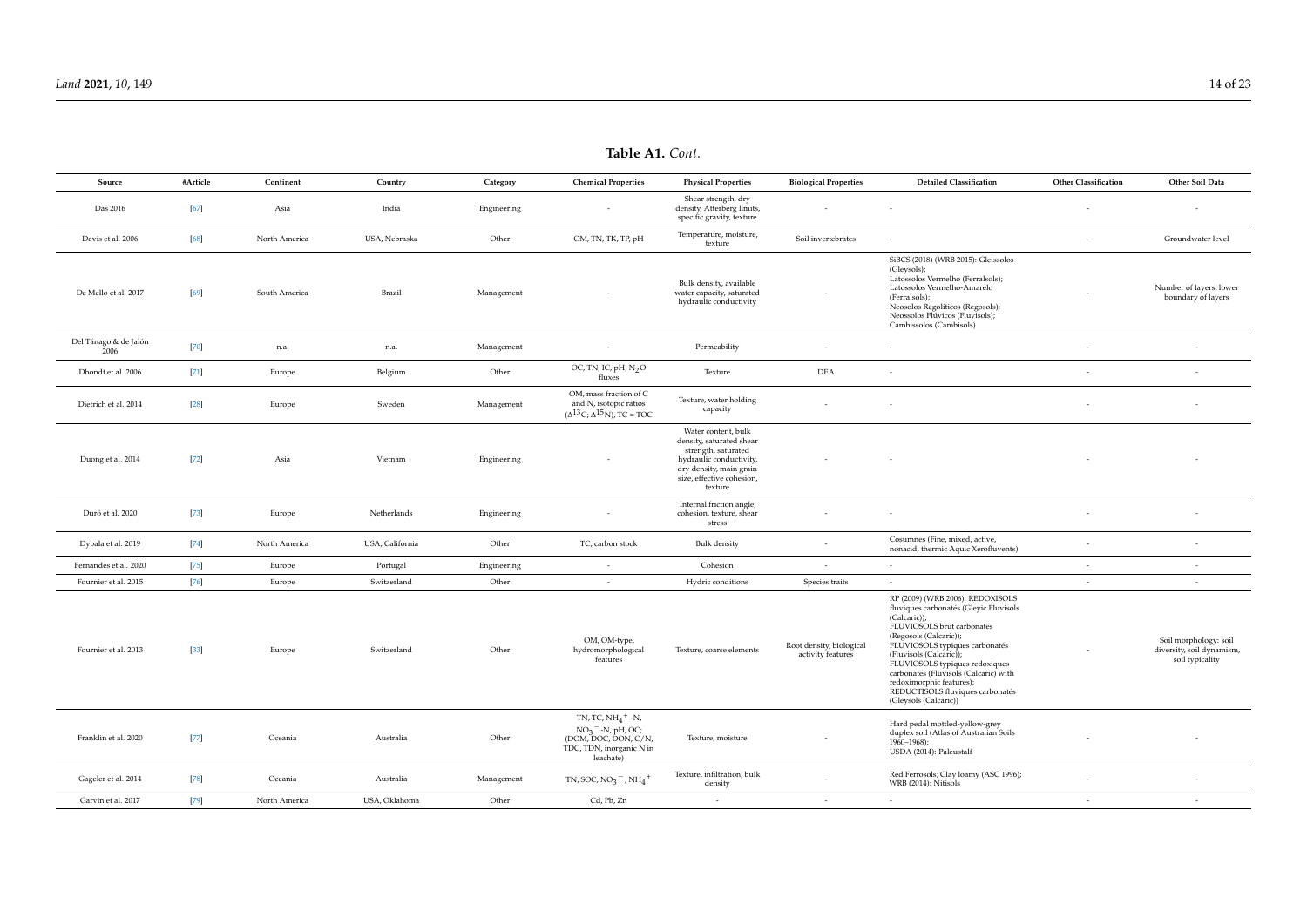| Source                  | #Article         | Continent     | Country             | Category    | <b>Chemical Properties</b>                                                              | <b>Physical Properties</b>                                                                                                            | <b>Biological Properties</b>                                            | <b>Detailed Classification</b>                                                                                                                                                                                                                                                                                                                                                                                                                                                                                                                                | <b>Other Classification</b> | Other Soil Data |
|-------------------------|------------------|---------------|---------------------|-------------|-----------------------------------------------------------------------------------------|---------------------------------------------------------------------------------------------------------------------------------------|-------------------------------------------------------------------------|---------------------------------------------------------------------------------------------------------------------------------------------------------------------------------------------------------------------------------------------------------------------------------------------------------------------------------------------------------------------------------------------------------------------------------------------------------------------------------------------------------------------------------------------------------------|-----------------------------|-----------------|
| Giese et al. 2000       | [80]             | North America | USA, South Carolina | Other       | SOC                                                                                     |                                                                                                                                       |                                                                         | Typic Endoaquepts;<br>Typic Fluvaquents;<br>Thapto-Histic Fluvaquents;<br>Grossarenic Hapludults;<br>Arenic Endoaquults                                                                                                                                                                                                                                                                                                                                                                                                                                       |                             |                 |
| Gift et al. 2010        | $\left[3\right]$ | North America | USA, Maryland       | Other       | OM, N <sub>2</sub> O                                                                    | Moisture                                                                                                                              | DEA, root biomass                                                       | $\sim$                                                                                                                                                                                                                                                                                                                                                                                                                                                                                                                                                        | $\sim$                      | $\sim$          |
| Gold et al. 2001        | [81]             | North America | USA, various        | Other       | hydromorphological<br>features                                                          | Soil wetness                                                                                                                          |                                                                         | $\sim$                                                                                                                                                                                                                                                                                                                                                                                                                                                                                                                                                        | Hydric soils                | $\sim$          |
| Gumiero & Boz 2017      | $[82]$           | Europe        | Italy               | Management  | Moderately calcareous                                                                   | Water content,<br>texture, drainage                                                                                                   |                                                                         |                                                                                                                                                                                                                                                                                                                                                                                                                                                                                                                                                               | ÷.                          | $\sim$          |
| Guo et al. 2018         | $[83]$           | Asia          | China               | Other       | Organo-chlorine<br>pesticides                                                           | Texture                                                                                                                               | Soil microbial community<br>structure                                   |                                                                                                                                                                                                                                                                                                                                                                                                                                                                                                                                                               | Brown soil                  | $\sim$          |
| Hale et al. 2018        | $[84]$           | Oceania       | Australia           | Management  | TC, TN, C/N, plant<br>available P, CPOM                                                 | $\overline{\phantom{a}}$                                                                                                              | $\overline{\phantom{a}}$                                                |                                                                                                                                                                                                                                                                                                                                                                                                                                                                                                                                                               | $\sim$                      | $\sim$          |
| Hale et al. 2014        | 85]              | Oceania       | Australia           | Management  | EC, pH, inorganic N<br>$(NO3-, N2O, NH4+)$ ,<br>TC, TN, plant available P               | Water content, bulk<br>density, texture                                                                                               |                                                                         | Various soil types (ASC 1996)                                                                                                                                                                                                                                                                                                                                                                                                                                                                                                                                 |                             |                 |
| Harrison et al. 2011    | $[86]$           | North America | USA, Maryland       | Other       | $N_2O, N_2$                                                                             | $\sim$                                                                                                                                | $\sim$                                                                  | $\sim$                                                                                                                                                                                                                                                                                                                                                                                                                                                                                                                                                        | $\sim$                      | $\sim$          |
| Hasselquist et al. 2017 | $[87]$           | Europe        | Sweden              | Other       | $\Delta^{15}$ N, bulk C and N,<br>C/N                                                   | Texture                                                                                                                               | $\overline{a}$                                                          | $\sim$                                                                                                                                                                                                                                                                                                                                                                                                                                                                                                                                                        | $\overline{\phantom{a}}$    | $\sim$          |
| Higgisson et al. 2019   | $[88]$           | Oceania       | Australia           | Management  | $\overline{\phantom{a}}$                                                                | Particle size                                                                                                                         | $\sim$                                                                  | $\sim$                                                                                                                                                                                                                                                                                                                                                                                                                                                                                                                                                        | $\overline{\phantom{a}}$    | $\sim$          |
| Jansen & Robertson 2001 | [89]             | Oceania       | Australia           | Management  | $\sim$                                                                                  | Bank stability, soil<br>structure                                                                                                     | $\sim$                                                                  | $\sim$                                                                                                                                                                                                                                                                                                                                                                                                                                                                                                                                                        | $\sim$                      | $\sim$          |
| Janssen et al. 2019     | $[90]$           | Europe        | France, Switzerland | Engineering | $\sim$                                                                                  | $\sim$                                                                                                                                | $\sim$                                                                  | $\sim$                                                                                                                                                                                                                                                                                                                                                                                                                                                                                                                                                        | $\sim$                      | $\sim$          |
| Juracek & Drake 2016    | [91]             | North America | USA, Kansas         | Other       | Pb, Zn                                                                                  | Particle size                                                                                                                         | $\sim$                                                                  | $\sim$                                                                                                                                                                                                                                                                                                                                                                                                                                                                                                                                                        | $\sim$                      | $\sim$          |
| Kauffman et al. 2004    | [35]             | North America | USA, Oregon         | Management  | SOM, mineral N<br>$(NO_3 - N, NH_4 + N)$                                                | Texture, bulk density,<br>porosity, infiltration rates,<br>moisture                                                                   | TBGB, net potential<br>nitrification, net potential<br>N mineralization | Cryofluvents                                                                                                                                                                                                                                                                                                                                                                                                                                                                                                                                                  |                             | $\sim$          |
| Korol et al. 2019       | $[92]$           | North America | USA, various        | Management  | $pH$ , OM, NO <sub>3</sub> <sup>-</sup> , NH <sub>4</sub> <sup>+</sup> ,<br>TC, TN, SRP | Bulk density, moisture                                                                                                                | Denitrification potential,<br>DEA, potential C<br>mineralization        |                                                                                                                                                                                                                                                                                                                                                                                                                                                                                                                                                               |                             | $\sim$          |
| Langendoen et al. 2009  | $[93]$           | North America | USA, Mississippi    | Engineering |                                                                                         | Shear strength,<br>pore-water pressure,<br>cohesion, friction angle,<br>bulk density,<br>texture, saturated<br>hydraulic conductivity |                                                                         |                                                                                                                                                                                                                                                                                                                                                                                                                                                                                                                                                               |                             |                 |
| Larsen & Greco 2002     | $[94]$           | North America | USA, California     | Engineering | $\sim$                                                                                  | Bank cohesion, texture                                                                                                                | $\sim$                                                                  | $\sim$                                                                                                                                                                                                                                                                                                                                                                                                                                                                                                                                                        | $\sim$                      | $\sim$          |
| Laub et al. 2013        | $[25]$           | North America | USA, Maryland       | Management  | SOM                                                                                     | Bulk density, moisture,<br>texture                                                                                                    | Root biomass                                                            | Zekiah (Coarse-loamy, siliceous, active,<br>acid, mesic Typic Fluvaquents);<br>Issue (Coarse-loamy, mixed, active,<br>mesic Fluvaquentic Dystrudepts);<br>Hatboro (Fine-loamy, mixed, active,<br>nonacid, mesic Fluvaquentic<br>Endoaquepts);<br>Fallsington (Fine-loamy, mixed, active,<br>mesic Typic Endoaquults),<br>Widewater (Fine-loamy, mixed, active,<br>acid, mesic Fluvaquentic Endoaquepts);<br>Codorus (Fine-loamy, mixed, active,<br>mesic Fluvaquentic Dystrudepts);<br>Lindside (Fine-silty, mixed, active,<br>mesic Fluvaquentic Eutrudepts) |                             |                 |

**Table A1.** *Cont.*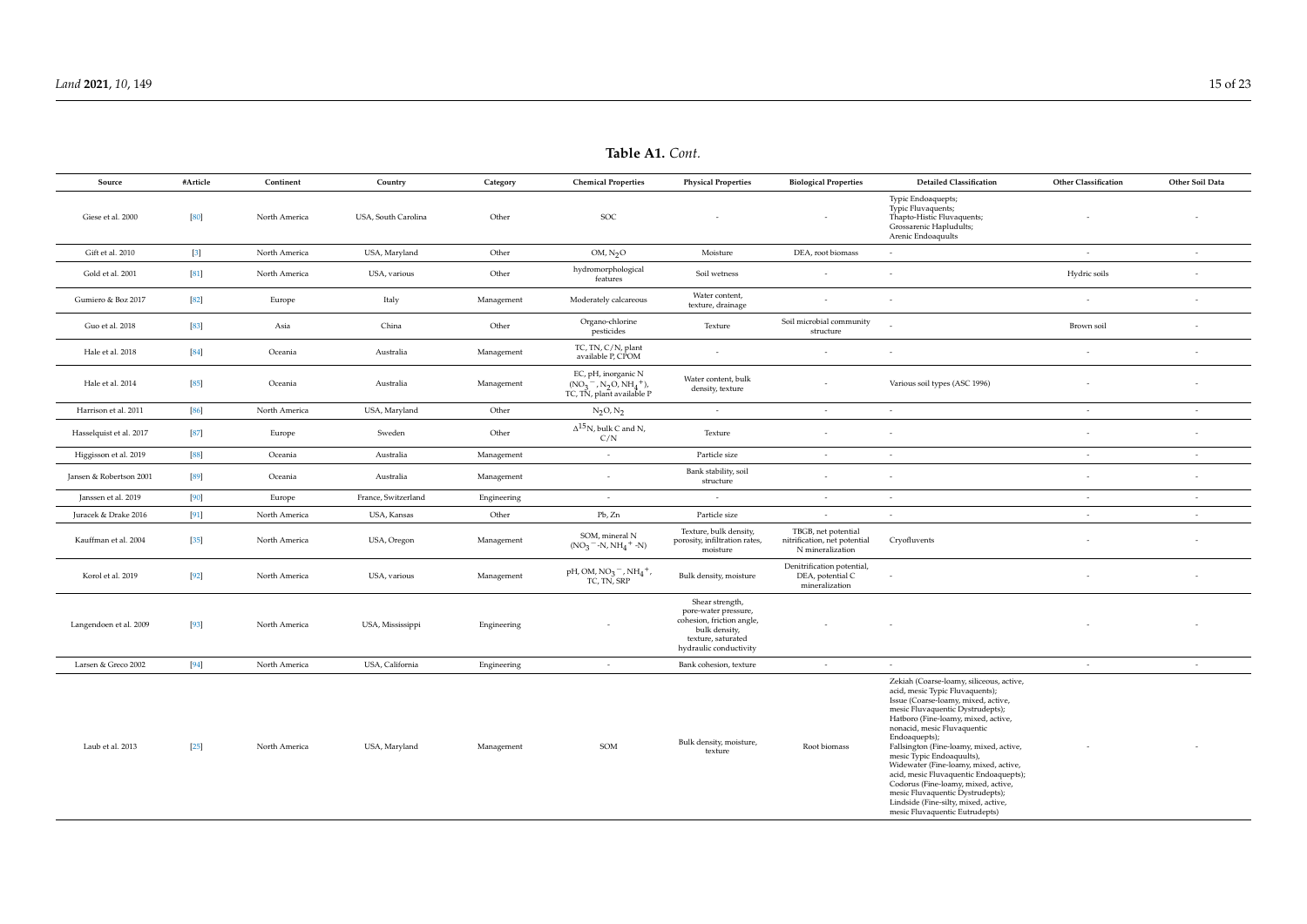| Source                   | #Article | Continent     | Country             | Category    | <b>Chemical Properties</b>                                                      | <b>Physical Properties</b>                                                                                                                                     | <b>Biological Properties</b>             | <b>Detailed Classification</b>                                                                                                                                                               | Other Classification             | Other Soil Data                                                                                      |
|--------------------------|----------|---------------|---------------------|-------------|---------------------------------------------------------------------------------|----------------------------------------------------------------------------------------------------------------------------------------------------------------|------------------------------------------|----------------------------------------------------------------------------------------------------------------------------------------------------------------------------------------------|----------------------------------|------------------------------------------------------------------------------------------------------|
| Lee et al. 2011          | $[95]$   | Asia          | South Korea         | Other       |                                                                                 |                                                                                                                                                                |                                          |                                                                                                                                                                                              |                                  | Soil information (= soil<br>properties; not further<br>specified) from soil maps<br>is used in model |
| Li et al. 2006           | $[96]$   | Asia          | China               | Engineering | $\sim$                                                                          | Moisture, shear stress                                                                                                                                         | $\sim$                                   | $\sim$                                                                                                                                                                                       | $\sim$                           | $\sim$                                                                                               |
| Lindow et al. 2009       | $[97]$   | n.a.          | n.a.                | Engineering |                                                                                 | Texture, hydraulic<br>conductivity,<br>van Genuchten<br>parameters, effective<br>cohesion, internal friction<br>angle, residual and<br>saturated water content |                                          |                                                                                                                                                                                              |                                  |                                                                                                      |
| Maffra & Sutili 2020     | $[98]$   | South America | Brazil              | Engineering | $\sim$                                                                          | $\sim$                                                                                                                                                         | $\sim$                                   | $\sim$                                                                                                                                                                                       | $\sim$                           | $\sim$                                                                                               |
| Maroto et al. 2017       | $[99]$   | Europe        | Spain               | Engineering | $\overline{\phantom{a}}$                                                        | Texture                                                                                                                                                        | $\sim$                                   | $\sim$                                                                                                                                                                                       | $\sim$                           | Poorly developed soil                                                                                |
| Marquez et al. 2017      | [100]    | North America | USA, Iowa           | Other       | $\overline{\phantom{a}}$                                                        |                                                                                                                                                                | $\overline{\phantom{a}}$                 | Coland (Fine-loamy, mixed,<br>superactive, mesic Cumulic<br>Endoaquoll)                                                                                                                      |                                  |                                                                                                      |
| Matheson et al. 2002     | [101]    | Oceania       | New Zealand         | Other       | $NO_3^-$ , $NH_4^+$                                                             | Bulk density, moisture<br>content                                                                                                                              |                                          | NZG (1948): Waingaro steepland soil<br>(northern yellow-brown earth);<br>USDA (1975): Umbric Dystrochrept                                                                                    |                                  | $\sim$                                                                                               |
| Meals & Hopkins 2002     | $[102]$  | North America | USA, Vermont        | Management  | $\overline{\phantom{a}}$                                                        | $\sim$                                                                                                                                                         | $\overline{\phantom{a}}$                 | $\sim$                                                                                                                                                                                       | Alluvial and lacustrine<br>soils | $\sim$                                                                                               |
| Meynendonckx et al. 2006 | [103]    | Europe        | Belgium             | Other       | $\sim$                                                                          | Drainage, texture                                                                                                                                              | $\sim$                                   | $\sim$                                                                                                                                                                                       | $\sim$                           | $\sim$                                                                                               |
| Neilen et al. 2017       | [104]    | Oceania       | Australia           | Other       | $NO_3$ <sup>-</sup> -N, $NH_4$ <sup>+</sup> -N,<br>DON, DOC, SRP in<br>leachate |                                                                                                                                                                | $\sim$                                   | Haplic, Mesotrophic, Red Ferrosols<br>(ASC 2016)                                                                                                                                             |                                  | $\sim$                                                                                               |
| Orr et al. 2007          | $[105]$  | North America | USA, Wisconsin      | Other       | $OM, NO3$ <sup>-</sup> -N                                                       | Moisture, texture                                                                                                                                              | Actual denitrification<br>potential, DEA |                                                                                                                                                                                              |                                  | $\sim$                                                                                               |
| Peter et al. 2012        | $[106]$  | Europe        | Switzerland         | Other       | $\sim$                                                                          | Texture                                                                                                                                                        | ÷.                                       | $\sim$                                                                                                                                                                                       | $\sim$                           | ÷.                                                                                                   |
| Petrone & Preti 2010     | $[107]$  | South America | Nicaragua           | Engineering | $\sim$                                                                          | Texture                                                                                                                                                        | $\sim$                                   | $\sim$                                                                                                                                                                                       | $\sim$                           | $\sim$                                                                                               |
| Pinto et al. 2016        | $[108]$  | Europe        | Portugal            | Engineering | $\sim$                                                                          | "physical riverbank<br>conditions" not further<br>specified                                                                                                    | $\overline{\phantom{a}}$                 | $\sim$                                                                                                                                                                                       |                                  | $\sim$                                                                                               |
| Rahe et al. 2015         | [109]    | North America | USA, Illinois       | Management  | TC, TN, C/N, plant<br>available P, CPOM                                         | Infiltration,<br>bulk density,<br>moisture, texture,<br>drainage                                                                                               |                                          | Swanwick (Fine-silty, spolic, mixed,<br>active, nonacid, mesic Anthroportic<br>Udorthents);<br>Lenzburg (Fine-loamy, spolic, mixed,<br>active, calcareous, mesic Anthroportic<br>Udorthents) |                                  |                                                                                                      |
| Rassam & Pagendam 2009   | [110]    | Oceania       | Australia           | Management  | $\sim$                                                                          | Hydraulic conductivity<br>(subsoil)                                                                                                                            | Denitrification rates                    | $\sim$                                                                                                                                                                                       |                                  | $\sim$                                                                                               |
| Recking et al. 2019      | $[32]$   | Europe        | "alpine context"    | Engineering | $\sim$                                                                          | Cohesion, texture                                                                                                                                              | $\sim$                                   | $\sim$                                                                                                                                                                                       | $\sim$                           | $\sim$                                                                                               |
| Reisinger et al. 2013    | $[111]$  | North America | USA, Kansas         | Other       | $\sim$                                                                          |                                                                                                                                                                | $\sim$                                   | Ivan (Fine-silty, mixed, superactive,<br>mesic Cumulic Hapludolls)                                                                                                                           |                                  | $\overline{\phantom{a}}$                                                                             |
| Remo et al. 2017         | [112]    | North America | USA, Illinois       | Management  |                                                                                 | Texture,<br>drainage class, water<br>retention capacity                                                                                                        |                                          | Soil order (not further specified)                                                                                                                                                           |                                  | Data obtained from<br><b>SSURGO</b>                                                                  |
| Rheinhardt et al. 2012   | [113]    | North America | USA, North Carolina | Other       | SOM, SOC content                                                                | <b>Bulk</b> density                                                                                                                                            | $\sim$                                   | $\sim$                                                                                                                                                                                       | $\sim$                           | $\sim$                                                                                               |
| Rimondi et al. 2019      | $[114]$  | Europe        | Italy               | Other       | Hg, As, Cd, Pb, Sb, Cr, Zn,<br>Cu, Sn, V                                        | $\sim$                                                                                                                                                         | $\sim$                                   | $\sim$                                                                                                                                                                                       | $\overline{\phantom{a}}$         | $\overline{\phantom{a}}$                                                                             |

**Table A1.** *Cont.*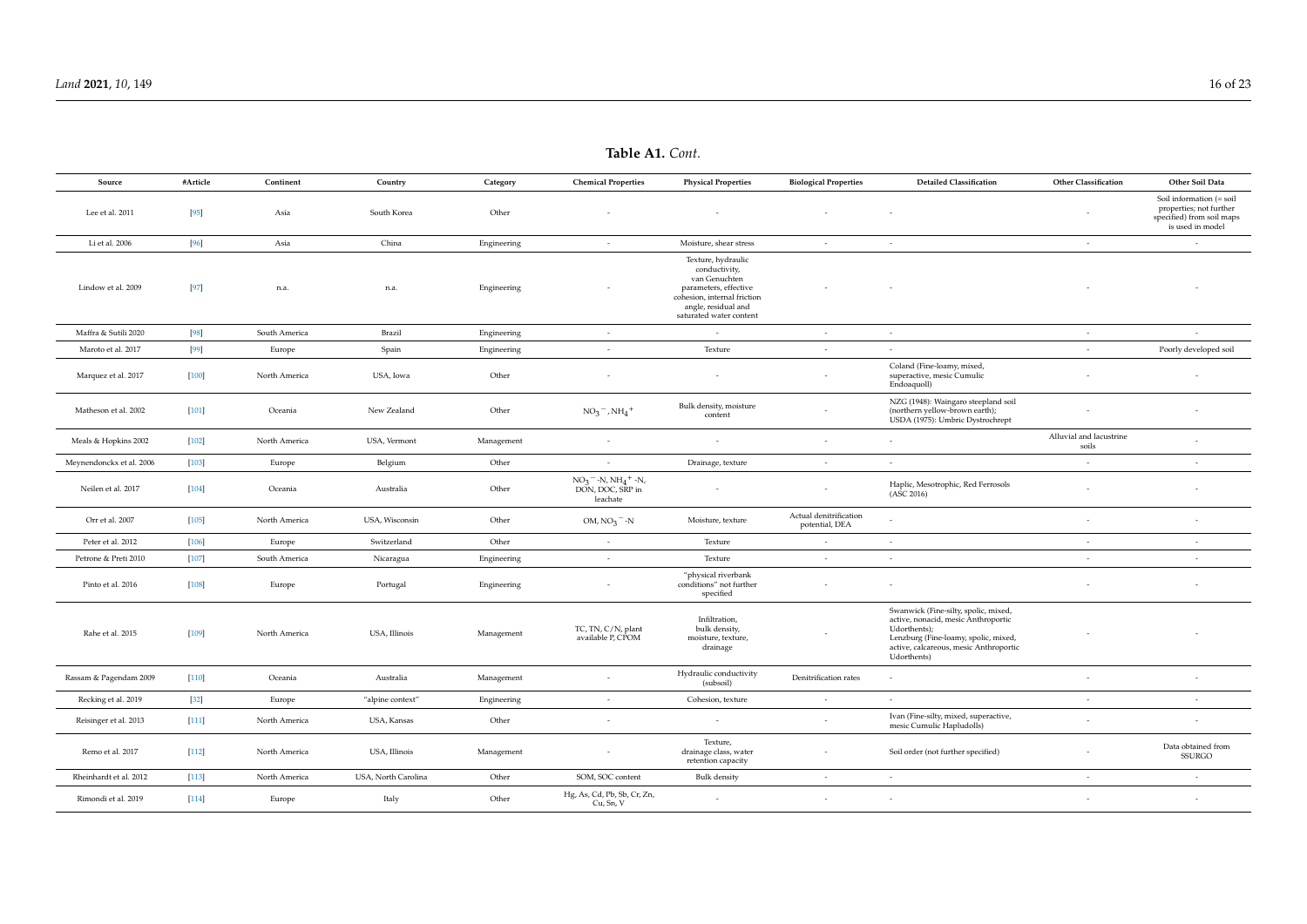| Source                   | #Article | Continent            | Country                 | Category   | <b>Chemical Properties</b>                                               | <b>Physical Properties</b>                        | <b>Biological Properties</b>                                                    | <b>Detailed Classification</b>                                                                                                                                                                                         | <b>Other Classification</b> | Other Soil Data          |
|--------------------------|----------|----------------------|-------------------------|------------|--------------------------------------------------------------------------|---------------------------------------------------|---------------------------------------------------------------------------------|------------------------------------------------------------------------------------------------------------------------------------------------------------------------------------------------------------------------|-----------------------------|--------------------------|
| Rosenblatt et al. 2001   | [115]    | North America        | USA, Rhode Island       | Management |                                                                          |                                                   |                                                                                 | Inceptisols;<br>Histosols;<br>Entisols                                                                                                                                                                                 |                             |                          |
| Rosenfeld et al. 2011    | $[116]$  | Europe/North America | Sweden, Finland, Canada | Management | $\sim$                                                                   | $\sim$                                            | $\sim$                                                                          | $\sim$                                                                                                                                                                                                                 | $\sim$                      | $\sim$                   |
| Saad et al. 2018         | $[117]$  | South America        | Brazil                  | Management |                                                                          | Erodibility of soil classes,<br>texture           |                                                                                 | SiBCS (2018): Argissolo<br>Vermelho-Amarelo;<br>Cambissolo Húmico;<br>Neossolo Litólico;<br>Neossolo Flúvico;<br>Cambissolo Háplico<br>USDA (2014): Ultisol; Inceptisol;<br>Udorthent; Fluvent<br>USDA (1996): Ochrept |                             |                          |
| Samaritani et al. 2011   | $[118]$  | Europe               | Switzerland             | Other      | pH, TN, TOC, TIC,<br>available P, C pools and<br>fluxes                  | Texture, temperature                              |                                                                                 |                                                                                                                                                                                                                        |                             |                          |
| Sgouridis et al. 2011    | $[119]$  | Europe               | UK                      | Other      |                                                                          | Texture (topsoil)                                 |                                                                                 | Pelo-stagnogley soils;<br>Stagnogley soils;<br>Brown rendzinas;<br>Gleyic brown calcareous earths; Grey<br>rendzinas                                                                                                   |                             |                          |
| Shah et al. 2010         | $[120]$  | North America        | USA, New Mexico         | Other      |                                                                          | $\sim$                                            |                                                                                 | Typic Ustifluvents (Gila-Vinton-Brazito<br>association)                                                                                                                                                                |                             |                          |
| Silk et al. 2006         | [121]    | North America        | USA, California         | Other      | Bioavailable Cu,<br>oxide-bound Cu, pH                                   | $\sim$                                            | $\overline{\phantom{a}}$                                                        | $\sim$                                                                                                                                                                                                                 | $\overline{\phantom{a}}$    | $\sim$                   |
| Smith et al. 2012        | $[37]$   | Oceania              | Australia               | Other      | $NO_3^-$ , $NO_2^-$ , $NH_4^+$ ,<br>TC, TN, chemical nature<br>of soil C | Texture,<br>bulk density,<br>gravimetric moisture | Potential mineralizable N,<br>net nitrification                                 | Red Chromosol (ASC 1996)                                                                                                                                                                                               |                             | $\overline{\phantom{a}}$ |
| Sutton-Grier et al. 2009 | $[38]$   | North America        | USA, North Carolina     | Other      | SOM, $NO3$ <sup>-</sup> -N, $NH4$ <sup>+</sup><br>-N, inorganic $P, C/N$ | <b>Bulk</b> density                               | Microbial biomass C,<br><b>DEA</b>                                              | Monacan (Fine-loamy, mixed, active,<br>thermic Fluvaquentic Eutrudepts)                                                                                                                                                |                             | $\sim$                   |
| Tang et al. 2016         | $[122]$  | Europe               | Netherlands             | Other      | OM, plant available P,<br>amorphous Fe, Fe-bound<br>P, aluminum-bound P  | Bulk density, texture                             |                                                                                 |                                                                                                                                                                                                                        |                             | $\overline{\phantom{a}}$ |
| Tererai et al. 2015      | $[123]$  | Africa               | South Africa            | Other      | $\sim$                                                                   | $\sim$                                            | $\overline{a}$                                                                  | $\sim$                                                                                                                                                                                                                 | Deep greyish alluvial soils | $\sim$                   |
| Theriot et al. 2013      | $[124]$  | North America        | USA, Arkansas           | Other      | TC, TN, TP                                                               | Bulk density, moisture                            | Microbial biomass N,<br>potential mineralizable N,<br>potential denitrification |                                                                                                                                                                                                                        |                             | $\sim$                   |
| Tian et al. 2004         | $[125]$  | North America        | USA, North Carolina     | Management | $pH$ , TN, TC, NO <sub>3</sub>                                           |                                                   | Microbial biomass,<br>denitrifier density,<br>ammonium oxidizer<br>density      |                                                                                                                                                                                                                        |                             |                          |
| Tomer et al. 2015        | $[126]$  | North America        | USA, Iowa, Illinois     | Management |                                                                          |                                                   |                                                                                 | Tama (Typic Argiudolls);<br>Saude (Typic Hapludolls);<br>Webster (Typic Endoaquolls);<br>Osco (Mollic Hapludalfs)                                                                                                      | Hydric soils                |                          |
| Unghire et al. 2011      | $[4]$    | North America        | USA, North Carolina     | Management | SOM, inorganic nutrients<br>$(NO2 - , NO3 - ,$<br>inorganic P)           | Moisture,<br>bulk density,<br>clay content        |                                                                                 | Cartecay (Coarse-loamy, mixed,<br>semiactive, nonacid, thermic Aquic<br>Udifluvents);<br>Chewacla (Fine-loamy, mixed, active,<br>thermic Fluvaquentic Dystrudepts)                                                     |                             |                          |

### **Table A1.** *Cont.*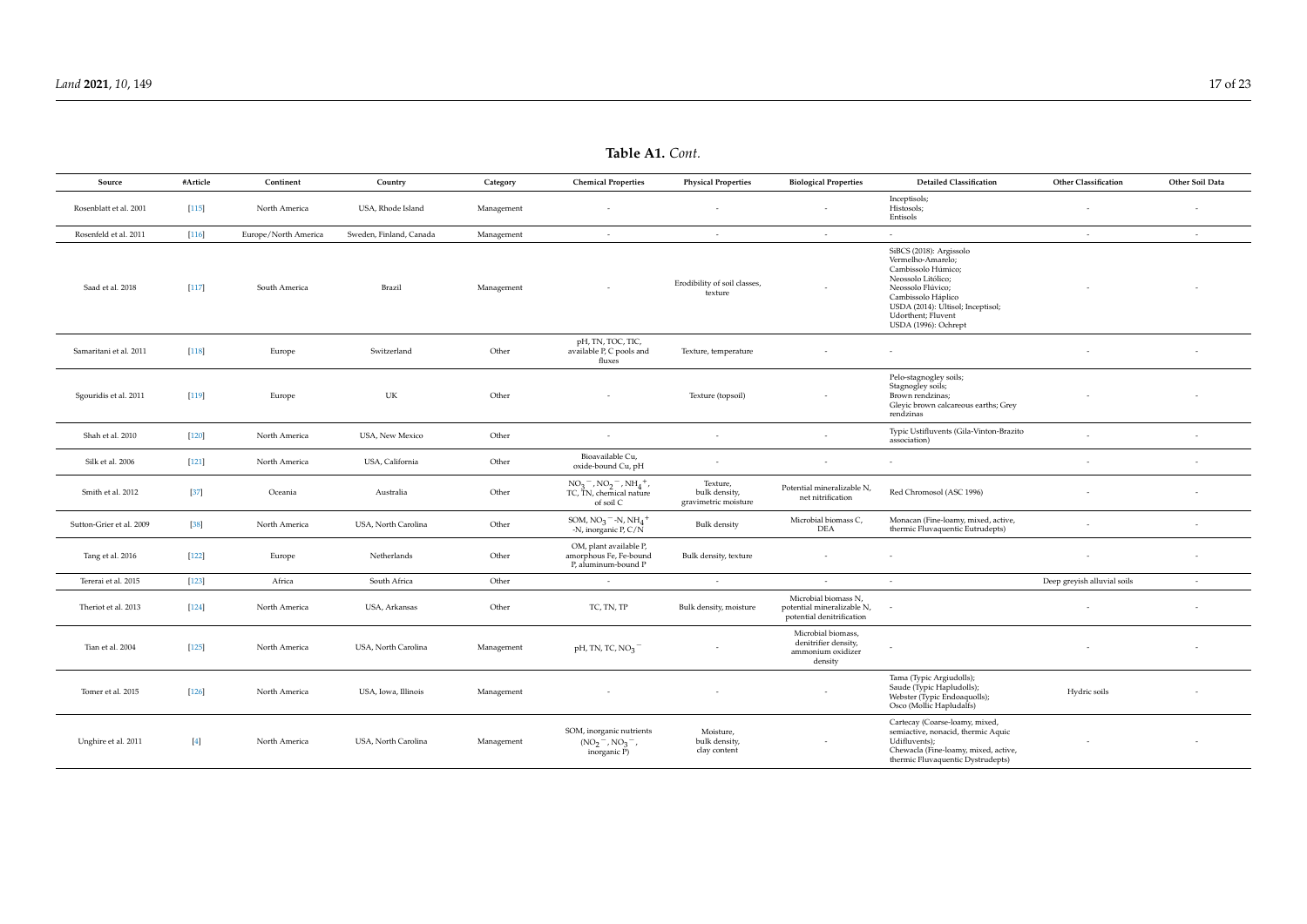<span id="page-17-0"></span>

| Source                    | #Article | Continent     | Country             | Category    | <b>Chemical Properties</b>                                                                                      | <b>Physical Properties</b>             | <b>Biological Properties</b>                                                                                                                       | <b>Detailed Classification</b>                                                                                                                           | <b>Other Classification</b> | Other Soil Data                                                                                          |
|---------------------------|----------|---------------|---------------------|-------------|-----------------------------------------------------------------------------------------------------------------|----------------------------------------|----------------------------------------------------------------------------------------------------------------------------------------------------|----------------------------------------------------------------------------------------------------------------------------------------------------------|-----------------------------|----------------------------------------------------------------------------------------------------------|
| Vandecasteele et al. 2004 | $[127]$  | Europe        | Belgium             | Other       | Cd, Cr, Zn, Cu, Ni, Pb, P,<br>S, TN, CaCO <sub>3</sub> , OC, pH                                                 | EC, texture                            | $\overline{\phantom{a}}$                                                                                                                           | $\sim$                                                                                                                                                   | ٠                           | $\overline{\phantom{a}}$                                                                                 |
| Walker et al. 2002        | $[128]$  | North America | USA, Georgia        | Other       | $NO_3^-$ , $NH_4^+$ , $NH_3$ , NO,<br>$N_2$ O                                                                   | Water content                          | $\sim$                                                                                                                                             | Saunook (Fine-loamy, mixed,<br>superactive, mesic Humic Hapludults)                                                                                      |                             | $\sim$                                                                                                   |
| Walker et al. 2009        | $[129]$  | North America | USA, North Carolina | Other       | $NO_3^-$ , $NH_4^+$ , $NO_2^-$ ,<br>TN, TC                                                                      | Moisture                               |                                                                                                                                                    | Rosman (Coarse-loamy, mixed,<br>superactive, mesic Fluventic<br>Humudepts)                                                                               |                             |                                                                                                          |
| Wang et al. 2019          | $[130]$  | Asia          | China               | Other       | pH, SOM, TN, TP, TK,<br>available N/P/K                                                                         | Texture, water content                 | Soil microbial number<br>(bacteria, actinomycete,<br>fungi), soil enzyme<br>activity, operational<br>taxonomic units,<br>phylogenetic<br>diversity |                                                                                                                                                          |                             |                                                                                                          |
| Wang et al. 2014          | $[131]$  | Asia          | China               | Other       | $NH_4$ <sup>+</sup> -N, $NO_3$ <sup>-</sup> -N,<br>$NO_2$ <sup>-</sup> -N, TN, $PO_4$ <sup>3-</sup> in<br>water | Texture                                | Diversity and distribution<br>of microbial community                                                                                               |                                                                                                                                                          |                             |                                                                                                          |
| Weller & Baker 2014       | $[132]$  | North America | USA, various        | Other       | NO <sub>3</sub>                                                                                                 | $\sim$                                 | $\overline{\phantom{a}}$                                                                                                                           | $\sim$                                                                                                                                                   | $\sim$                      | $\sim$                                                                                                   |
| Welsh et al. 2017         | $[133]$  | North America | USA, North Carolina | Other       | pH, OM, $NO_3^-$ , $NH_4^+$ , TC, TN, SRP                                                                       | Moisture, texture                      | <b>DEA</b>                                                                                                                                         | $\sim$                                                                                                                                                   | $\overline{\phantom{a}}$    | $\overline{\phantom{a}}$                                                                                 |
| Welsh et al. 2019         | $[134]$  | North America | USA, North Carolina | Other       | $\sim$                                                                                                          | Texture                                | $\sim$                                                                                                                                             | $\sim$                                                                                                                                                   | $\sim$                      | $\sim$                                                                                                   |
| Xiong et al. 2015         | $[135]$  | Asia          | China               | Other       | pH, OM, TN                                                                                                      | Texture, moisture, bulk<br>density     | $\overline{\phantom{a}}$                                                                                                                           | $\sim$                                                                                                                                                   |                             | $\sim$                                                                                                   |
| Ye et al. 2019            | $[136]$  | Asia          | China               | Other       | Hg, As, Cr, Cd, Pb, Cu, Fe,<br>Mn, Zn, SOM, TP, pH                                                              | Moisture, texture                      | $\sim$                                                                                                                                             | $\sim$                                                                                                                                                   | ÷                           | $\sim$                                                                                                   |
| Young et al. 2013         | $[137]$  | North America | USA, Vermont        | Other       | TP, pH, OM, different P<br>speciations                                                                          | $\sim$                                 | $\overline{\phantom{a}}$                                                                                                                           | $\sim$                                                                                                                                                   | $\sim$                      | $\sim$                                                                                                   |
| Zaimes et al. 2006        | $[138]$  | North America | USA, Iowa           | Management  | $\sim$                                                                                                          | Texture, bulk density,<br>permeability |                                                                                                                                                    | Spillville (Fine loamy, mixed,<br>superactive, mesic Cumulic<br>Hapludolls);<br>Coland (Fine-loamy, mixed, mesic,<br>superactive Cumulic<br>Endoaquolls) |                             |                                                                                                          |
| Zhang et al. 2018         | $[39]$   | Asia          | China               | Engineering | $\sim$                                                                                                          | Texture,<br>shear strength             | Root system, root biomass                                                                                                                          | $\sim$                                                                                                                                                   | $\sim$                      | $\sim$                                                                                                   |
| Zhao et al. 2013          | $[139]$  | Asia          | China               | Management  |                                                                                                                 | Erodibility                            |                                                                                                                                                    |                                                                                                                                                          |                             | Soil map (1: 1,000,000);<br>China soil scientific<br>database (soil properties<br>not further specified) |

**Table A1.** *Cont.*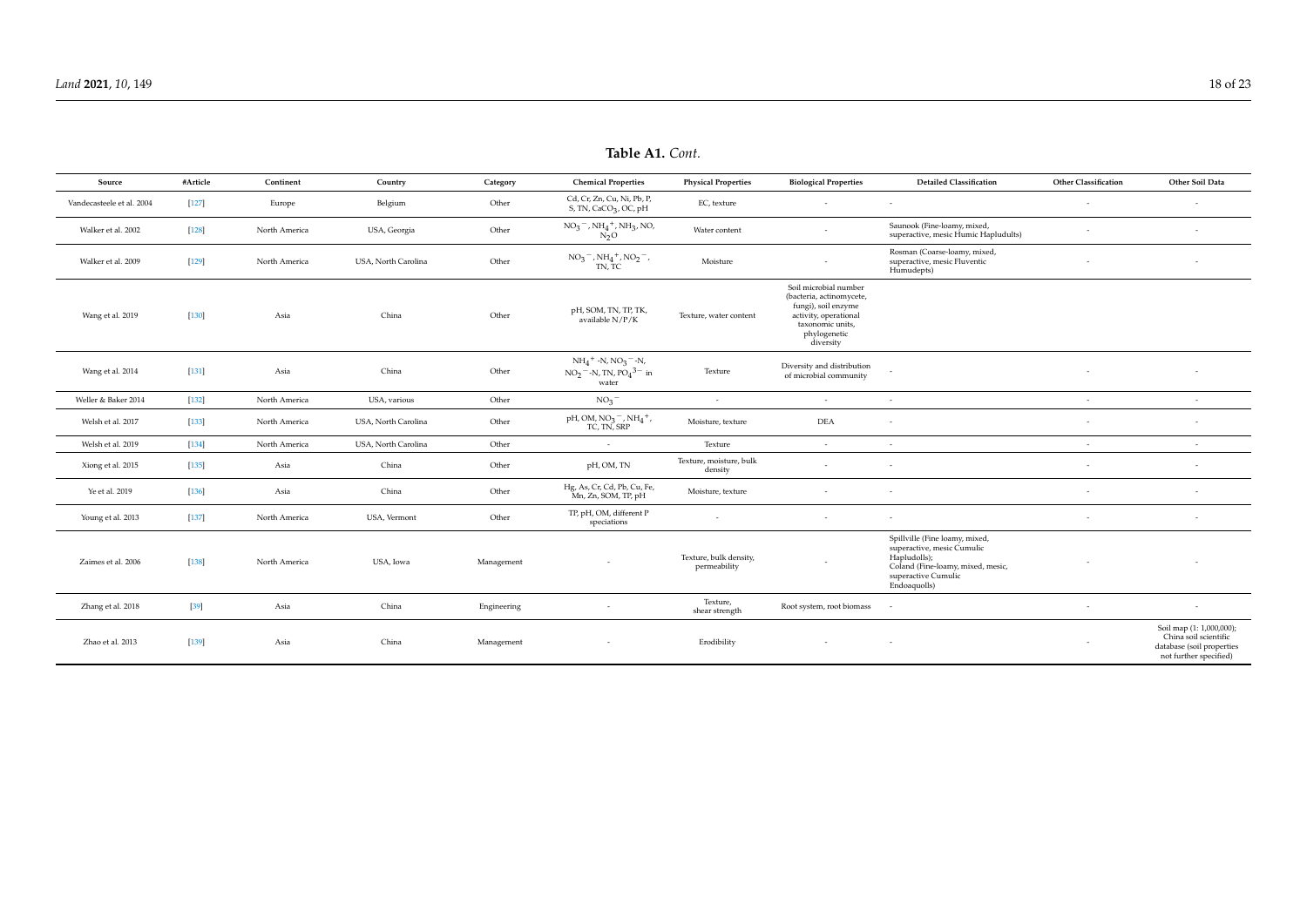#### <span id="page-18-30"></span><span id="page-18-28"></span><span id="page-18-26"></span>**References**

- <span id="page-18-0"></span>1. Christiansen, T.; Azlak, M.; Ivits-Wasser, E. *Floodplains: A Natural System to Preserve and Restore*; EEA Report 24/2019; European Environment Agency: Luxembourg, 2020.
- <span id="page-18-1"></span>2. Malmqvist, B.; Rundle, S. Threats to the running water ecosystems of the world. *Environ. Conserv.* **2002**, *29*, 134–153. [\[CrossRef\]](http://doi.org/10.1017/S0376892902000097)
- <span id="page-18-2"></span>3. Gift, D.M.; Groffman, P.M.; Kaushal, S.S.; Mayer, P.M. Denitrification Potential, Root Biomass, and Organic Matter in Degraded and Restored Urban Riparian Zones. *Restor. Ecol.* **2010**, *18*, 113–120. [\[CrossRef\]](http://doi.org/10.1111/j.1526-100X.2008.00438.x)
- <span id="page-18-3"></span>4. Unghire, J.M.; Sutton-Grier, A.E.; Flanagan, N.E.; Richardson, C.J. Spatial Impacts of Stream and Wetland Restoration on Riparian Soil Properties in the North Carolina Piedmont. *Restor. Ecol.* **2010**, *19*, 738–746. [\[CrossRef\]](http://doi.org/10.1111/j.1526-100X.2010.00726.x)
- <span id="page-18-4"></span>5. Junk, W.J.; Welcomme, R. Floodplains. In *Wetlands and Shallow Continental Water Bodies*; Patten, B.C., Ed.; SPB Academic Publishers: The Hague, The Netherlands, 1990; Volume 1, pp. 491–524. ISBN 905-103-146-0.
- <span id="page-18-5"></span>6. Thoms, M. Floodplain–river ecosystems: Lateral connections and the implications of human interference. *Geomorphology* **2003**, *56*, 335–349. [\[CrossRef\]](http://doi.org/10.1016/S0169-555X(03)00160-0)
- <span id="page-18-6"></span>7. Nilsson, C.; Berggren, K. Alterations of Riparian Ecosystems Caused by River Regulation: Dam operations have caused globalscale ecological changes in riparian ecosystems. How to protect river environments and human needs of rivers remains one of the most important questions of our time. *Bioscience* **2000**, *50*, 783–792. [\[CrossRef\]](http://doi.org/10.1641/0006-3568(2000)050[0783:Aorecb]2.0.Co;2)
- <span id="page-18-7"></span>8. Naiman, R.J.; Bilby, R.E.; Bisson, P.A. Riparian Ecology and Management in the Pacific Coastal Rain Forest. *Bioscience* **2000**, *50*, 996–1011. [\[CrossRef\]](http://doi.org/10.1641/0006-3568(2000)050[0996:REAMIT]2.0.CO;2)
- <span id="page-18-8"></span>9. Burger, B.; Reich, P.; Cavagnaro, T.R. Trajectories of change: Riparian vegetation and soil conditions following livestock removal and replanting. *Austral. Ecol.* **2010**, *35*, 980–987. [\[CrossRef\]](http://doi.org/10.1111/j.1442-9993.2010.02112.x)
- <span id="page-18-9"></span>10. Tockner, K.; Stanford, J.A. Riverine flood plains: Present state and future trends. *Environ. Conserv.* **2002**, *29*, 308–330. [\[CrossRef\]](http://doi.org/10.1017/S037689290200022X)
- <span id="page-18-10"></span>11. Palmer, M.A.; Ruhi, A. Linkages between flow regime, biota, and ecosystem processes: Implications for river restoration. *Science* **2019**, *365*, eaaw2087. [\[CrossRef\]](http://doi.org/10.1126/science.aaw2087)
- <span id="page-18-11"></span>12. Vanneuville, W.; Wolters, H.; Scholz, M.; Werner, B.; Uhel, R. *Flood Risks and Environmental Vulnerability—Exploring the Synergies between Floodplain Restoration, Water Policies and Thematic Policies*; EEA Report 1/2016; European Environment Agency: Luxembourg, 2016.
- <span id="page-18-12"></span>13. Boettinger, J.L. Alluvium and alluvial soils. In *Encyclopedia of Soils in the Environment*; Hillel, D., Ed.; Elsevier: Oxford, UK, 2005; pp. 45–49. [\[CrossRef\]](http://doi.org/10.1016/B0-12-348530-4/00008-4)
- <span id="page-18-29"></span><span id="page-18-13"></span>14. Gerrard, J. *Alluvial Soils*; Van Nostrand Reinhold Co.: New York, NY, USA, 1987; ISBN 044-222-742-6.
- <span id="page-18-14"></span>15. IUSS Working Group WRB. *World Reference Base for Soil Resources 2014, Update 2015. International Soil Classification System for Naming Soils and Creating Legends for Soil Maps*; World Soil Resources Reports 106; FAO: Rome, Italy, 2015.
- <span id="page-18-15"></span>16. Soil Survey Staff. *Keys to Soil Taxonomy*, 12th ed.; United States Department of Agriculture—Natural Resources Conservation Service: Washington, DC, USA, 2014.
- <span id="page-18-27"></span><span id="page-18-16"></span>17. Daniels, J. Floodplain aggradation and pedogenesis in a semiarid environment. *Geomorphology* **2003**, *56*, 225–242. [\[CrossRef\]](http://doi.org/10.1016/S0169-555X(03)00153-3)
- <span id="page-18-17"></span>18. Bullinger-Weber, G.; Gobat, J.-M. Identification of facies models in alluvial soil formation: The case of a Swiss alpine floodplain. *Geomorphology* **2006**, *74*, 181–195. [\[CrossRef\]](http://doi.org/10.1016/j.geomorph.2005.07.016)
- <span id="page-18-18"></span>19. Palmer, M.; Bernhardt, E.; Allan, J.D.; Lake, P.; Alexander, G.; Brooks, S.; Carr, J.; Clayton, S.; Dahm, C.N.; Follstad Shah, J.; et al. Standards for ecologically successful river restoration. *J. Appl. Ecol.* **2005**, *42*, 208–217. [\[CrossRef\]](http://doi.org/10.1111/j.1365-2664.2005.01004.x)
- 20. Roni, P.; Hanson, K.; Beechie, T. Global Review of the Physical and Biological Effectiveness of Stream Habitat Rehabilitation Techniques. *N. Am. J. Fish. Manag.* **2008**, *28*, 856–890. [\[CrossRef\]](http://doi.org/10.1577/M06-169.1)
- <span id="page-18-19"></span>21. Hornung, L.K.; Podschun, S.A.; Pusch, M. Linking ecosystem services and measures in river and floodplain management. *Ecosyst. People* **2019**, *15*, 214–231. [\[CrossRef\]](http://doi.org/10.1080/26395916.2019.1656287)
- <span id="page-18-20"></span>22. European Centre for River Restoration. Regional and National Policies. Available online: [https://www.ecrr.org/River-](https://www.ecrr.org/River-Restoration/Regional-and-national-policies)[Restoration/Regional-and-national-policies](https://www.ecrr.org/River-Restoration/Regional-and-national-policies) (accessed on 4 December 2020).
- <span id="page-18-21"></span>23. Bruland, G.L.; Richardson, C.J. Spatial Variability of Soil Properties in Created, Restored, and Paired Natural Wetlands. *Soil Sci. Soc. Am. J.* **2005**, *69*, 273–284. [\[CrossRef\]](http://doi.org/10.2136/sssaj2005.0273a)
- 24. Jähnig, S.C.; Brabec, K.; Buffagni, A.; Erba, S.; Lorenz, A.W.; Ofenböck, T.; Verdonschot, P.F.M.; Hering, D. A comparative analysis of restoration measures and their effects on hydromorphology and benthic invertebrates in 26 central and southern European rivers. *J. Appl. Ecol.* **2010**, *47*, 671–680. [\[CrossRef\]](http://doi.org/10.1111/j.1365-2664.2010.01807.x)
- <span id="page-18-22"></span>25. Laub, B.G.; McDonough, O.T.; Needelman, B.A.; Palmer, M.A. Comparison of Designed Channel Restoration and Riparian Buffer Restoration Effects on Riparian Soils. *Restor. Ecol.* **2013**, *21*, 695–703. [\[CrossRef\]](http://doi.org/10.1111/rec.12010)
- <span id="page-18-23"></span>26. Ballantine, K.; Schneider, R. Fifty-five years of soil development in restored freshwater depressional wetlands. *Ecol. Appl.* **2009**, *19*, 1467–1480. [\[CrossRef\]](http://doi.org/10.1890/07-0588.1)
- <span id="page-18-24"></span>27. Cole, C.A.; Kentula, M.E. Monitoring and Assessment—What to Measure . . . and Why. In *Wetlands: Integrating Multidisciplinary Concepts*; LePage, B.A., Ed.; Springer: Dordrecht, The Netherlands, 2011; pp. 137–152. ISBN 978-94-007-0551-7.
- <span id="page-18-25"></span>28. Dietrich, A.L.; Lind, L.; Nilsson, C.; Jansson, R. The Use of Phytometers for Evaluating Restoration Effects on Riparian Soil Fertility. *J. Environ. Qual.* **2014**, *43*, 1916–1925. [\[CrossRef\]](http://doi.org/10.2134/jeq2014.05.0197)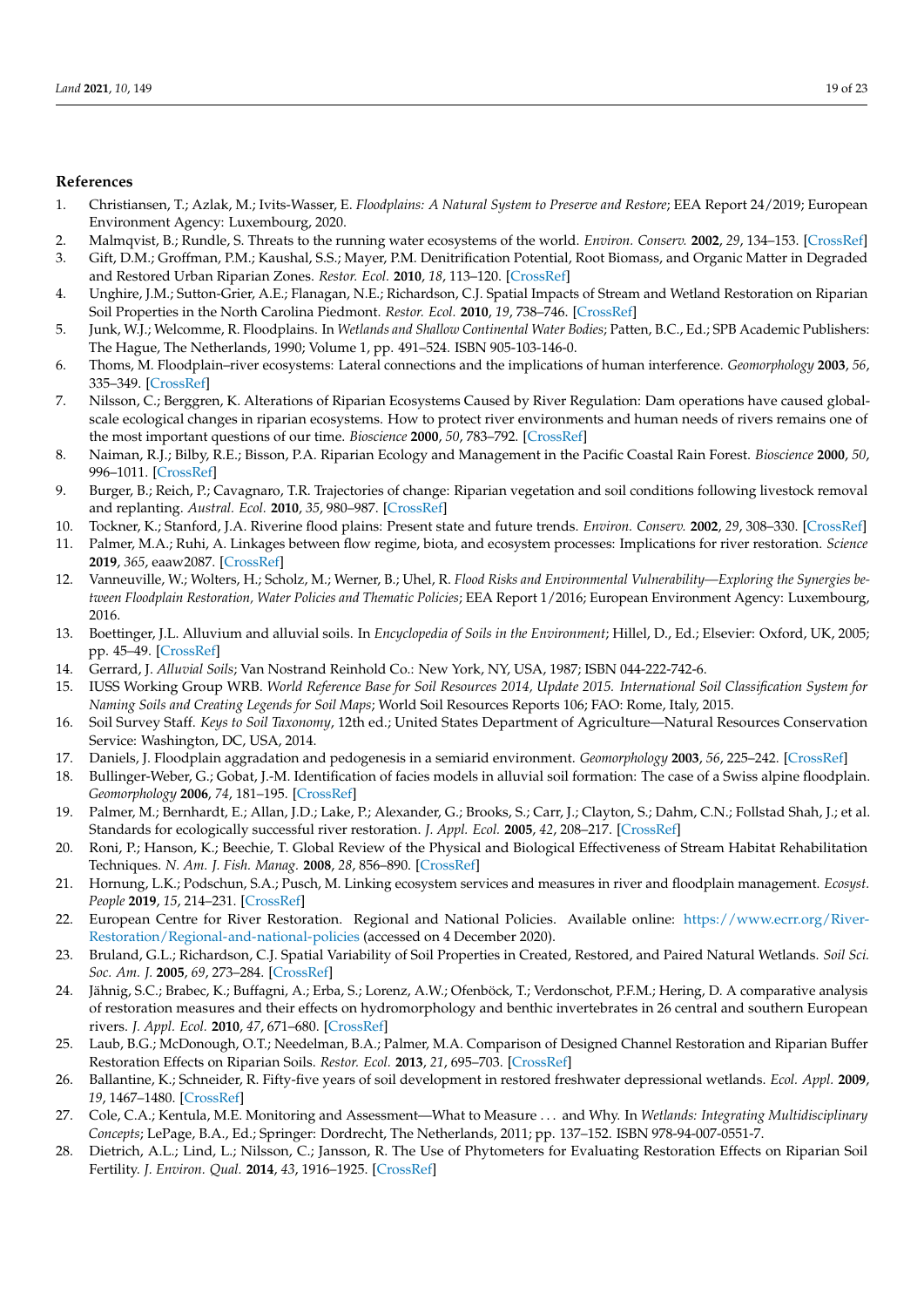- <span id="page-19-34"></span><span id="page-19-33"></span><span id="page-19-32"></span><span id="page-19-31"></span><span id="page-19-30"></span><span id="page-19-29"></span><span id="page-19-28"></span><span id="page-19-0"></span>29. Haines-Young, R.; Potschin, M.B. *Common International Classification of Ecosystem Services (CICES) V5.1 and Guidance on the Application of the Revised Structure*; CICES: Sale, UK, 2018.
- <span id="page-19-1"></span>30. Pickering, C.; Byrne, J. The benefits of publishing systematic quantitative literature reviews for PhD candidates and other early-career researchers. *High. Educ. Res. Dev.* **2014**, *33*, 534–548. [\[CrossRef\]](http://doi.org/10.1080/07294360.2013.841651)
- <span id="page-19-2"></span>31. Moher, D.; Liberati, A.; Tetzlaff, J.; Altman, D.G.; The PRISMA Group. Preferred reporting items for systematic reviews and meta-analyses: The PRISMA statement. *PLoS Med.* **2009**, *6*, e1000097. [\[CrossRef\]](http://doi.org/10.1371/journal.pmed.1000097) [\[PubMed\]](http://www.ncbi.nlm.nih.gov/pubmed/19621072)
- <span id="page-19-3"></span>32. Recking, A.; Piton, G.; Montabonnet, L.; Posi, S.; Evette, A. Design of fascines for riverbank protection in alpine rivers: Insight from flume experiments. *Ecol. Eng.* **2019**, *138*, 323–333. [\[CrossRef\]](http://doi.org/10.1016/j.ecoleng.2019.07.019)
- <span id="page-19-4"></span>33. Schultz, J. *The Ecozones of the World*, 2nd ed.; Springer: Berlin/Heidelberg, Germany, 2005; ISBN 978-2-540-28527-4.
- <span id="page-19-5"></span>34. Fournier, B.; Guenat, C.; Bullingerweber, G.; Mitchell, E.A.D. Spatio-temporal heterogeneity of riparian soil morphology in a restored floodplain. *Hydrol. Earth Syst. Sci.* **2013**, *17*, 4031–4042. [\[CrossRef\]](http://doi.org/10.5194/hess-17-4031-2013)
- <span id="page-19-6"></span>35. Kauffman, J.B.; Thorpe, A.S.; Brookshire, E.N.J. Livestock exclusion and belowground ecosystem responses in riparian meadows of Eastern Oregon. *Ecol. Appl.* **2004**, *14*, 1671–1679. [\[CrossRef\]](http://doi.org/10.1890/03-5083)
- <span id="page-19-7"></span>36. Clement, J.C.; Holmes, R.M.; Peterson, B.J.; Pinay, G. Isotopic investigation of denitrification in a riparian ecosystem in western France. *J. Appl. Ecol.* **2003**, *40*, 1035–1048. [\[CrossRef\]](http://doi.org/10.1111/j.1365-2664.2003.00854.x)
- <span id="page-19-8"></span>37. Smith, M.; Conte, P.; Berns, A.E.; Thomson, J.R.; Cavagnaro, T.R. Spatial patterns of, and environmental controls on, soil properties at a riparian–paddock interface. *Soil Biol. Biochem.* **2012**, *49*, 38–45. [\[CrossRef\]](http://doi.org/10.1016/j.soilbio.2012.02.007)
- <span id="page-19-9"></span>38. Sutton-Grier, A.E.; Ho, M.; Richardson, C.J. Organic amendments improve soil conditions and denitrification in a restored riparian wetland. *Wetlands* **2009**, *29*, 343–352. [\[CrossRef\]](http://doi.org/10.1672/08-70.1)
- <span id="page-19-10"></span>39. Zhang, D.; Cheng, J.; Liu, Y.; Zhang, H.; Ma, L.; Mei, X.; Sun, Y. Spatio-Temporal Dynamic Architecture of Living Brush Mattress: Root System and Soil Shear Strength in Riverbanks. *Forests* **2018**, *9*, 493. [\[CrossRef\]](http://doi.org/10.3390/f9080493)
- <span id="page-19-11"></span>40. Kuykendall, H. Soil Quality Physical Indicators: Selecting Dynamic Soil Properties to Assess Soil Function; Soil Quality Technical Note No. 10; United States Department of Agriculture—Natural Resources Conservation Service: Washington, DC, USA, 2008.
- <span id="page-19-12"></span>41. Karlen, D.L.; Mausbach, M.J.; Doran, J.W.; Cline, R.G.; Harris, R.F.; Schuman, G.E. Soil Quality: A Concept, Definition, and Framework for Evaluation (A Guest Editorial). *Soil Sci. Soc. Am. J.* **1997**, *61*, 4–10. [\[CrossRef\]](http://doi.org/10.2136/sssaj1997.03615995006100010001x)
- <span id="page-19-13"></span>42. National Soil Survey Center. *Soil Quality Information Sheet. Indicators for Soils Quality Evaluation*; United States Department of Agriculture—Natural Resources Conservation Service: Washington, DC, USA, 1996.
- <span id="page-19-23"></span><span id="page-19-14"></span>43. Häusler, S.; Salm, C. *Bodenschutz beim Bauen (Soil Protection and Construction)*; Leitfaden Umwelt Nummer 10; BUWAL Bundesamt für Umwelt, Wald und Landschaft: Bern, Switzerland, 2001.
- <span id="page-19-24"></span><span id="page-19-15"></span>44. Soil Geographic Databases. Available online: <https://www.isric.org/index.php/explore/soil-geographic-databases> (accessed on 4 December 2020).
- <span id="page-19-25"></span><span id="page-19-16"></span>45. WoSIS Soil Profile Database. Available online: <https://www.isric.org/index.php/explore/wosis> (accessed on 4 December 2020).
- <span id="page-19-26"></span><span id="page-19-17"></span>46. New Edition of Soil Property Estimates for the World with Associated Web Platform Released (SoilGrids250m). Available online: [https://www.isric.org/news/new-edition-soil-property-estimates-world-associated-web-platform-released-soilgrids2](https://www.isric.org/news/new-edition-soil-property-estimates-world-associated-web-platform-released-soilgrids250m) [50m](https://www.isric.org/news/new-edition-soil-property-estimates-world-associated-web-platform-released-soilgrids250m) (accessed on 4 December 2020).
- <span id="page-19-27"></span><span id="page-19-18"></span>47. Bellini, E. *Boden und Bauen. Stand der Technik und Praktiken (Soil and Construction. State of the Knowledge)*; Umwelt-Wissen Nr. 1508; BAFU Bundesamt für Umwelt: Bern, Switzerland, 2015.
- <span id="page-19-19"></span>48. Bundesverband Boden. *Bodenkundliche Baubegleitung BBB (Soil Protection on Construction Sites). Leitfaden für die Praxis. BVB-Merkblatt. Band 2*; Erich Schmidt Verlag: Berlin, Germany, 2013.
- <span id="page-19-20"></span>49. Fisher, J.; Cortina-Segarra, J.; Grace, M.; Moreno-Mateos, D.; Rodíguez Gonzáles, P.; Baker, S.; Frouz, J.; Klimkowska, A.; Andres, P.; Kyriazopoulos, A.; et al. *What Is Hampering Current Restoration Effectiveness? An EKLIPSE Expert Working Group Report*; UK Centre for Ecology & Hydrology: Wallingford, UK, 2019.
- <span id="page-19-21"></span>50. United States Department of Agriculture; Natural Resources Conservation Service. Site Assessment and Investigation. In *Stream Restoration Design National Engineering Handbook (Part 654)*; USDA, NRCS, Eds.; United States Department of Agriculture—Natural Resources Conservation Service: Washington, DC, USA, 2007.
- <span id="page-19-22"></span>51. Rey, F.; Bifulco, C.; Bischetti, G.B.; Bourrier, F.; De Cesare, G.; Florineth, F.; Graf, F.; Marden, M.; Mickovski, S.B.; Phillips, C.J.; et al. Soil and water bioengineering: Practice and research needs for reconciling natural hazard control and ecological restoration. *Sci. Total Environ.* **2019**, *648*, 1210–1218. [\[CrossRef\]](http://doi.org/10.1016/j.scitotenv.2018.08.217)
- 52. Agouridis, C.T.; Edwards, D.R.; Workman, S.R.; Bicudo, J.R.; Koostra, B.K.; VanZant, E.S.; Taraba, J.L. Streambank erosion associated with grazing practices in the humid region. *Trans. ASAE* **2005**, *48*, 181–190. [\[CrossRef\]](http://doi.org/10.13031/2013.17961)
- 53. Amézketa, E.; del Valle de Lersundi, J. Soil classification and salinity mapping for determining restoration potential of cropped riparian areas. *Land Degrad. Dev.* **2008**, *19*, 153–164. [\[CrossRef\]](http://doi.org/10.1002/ldr.820)
- 54. Andrews, D.M.; Barton, C.D.; Kolka, R.K.; Rhoades, C.C.; Dattilo, A.J. Soil and Water Characteristics in Restored Canebrake and Forest Riparian Zones1. *JAWRA J. Am. Water Resour. Assoc.* **2011**, *47*, 772–784. [\[CrossRef\]](http://doi.org/10.1111/j.1752-1688.2011.00555.x)
- 55. Anstead, L.; Boar, R.R.; Tovey, N.K. The effectiveness of a soil bioengineering solution for river bank stabilisation during flood and drought conditions: Two case studies from East Anglia. *Area* **2012**, *44*, 479–488. [\[CrossRef\]](http://doi.org/10.1111/j.1475-4762.2012.01132.x)
- 56. Asghari, H.R.; Cavagnaro, T.R. Arbuscular mycorrhizas enhance plant interception of leached nutrients. *Funct. Plant Biol.* **2011**, *38*, 219–226. [\[CrossRef\]](http://doi.org/10.1071/FP10180) [\[PubMed\]](http://www.ncbi.nlm.nih.gov/pubmed/32480878)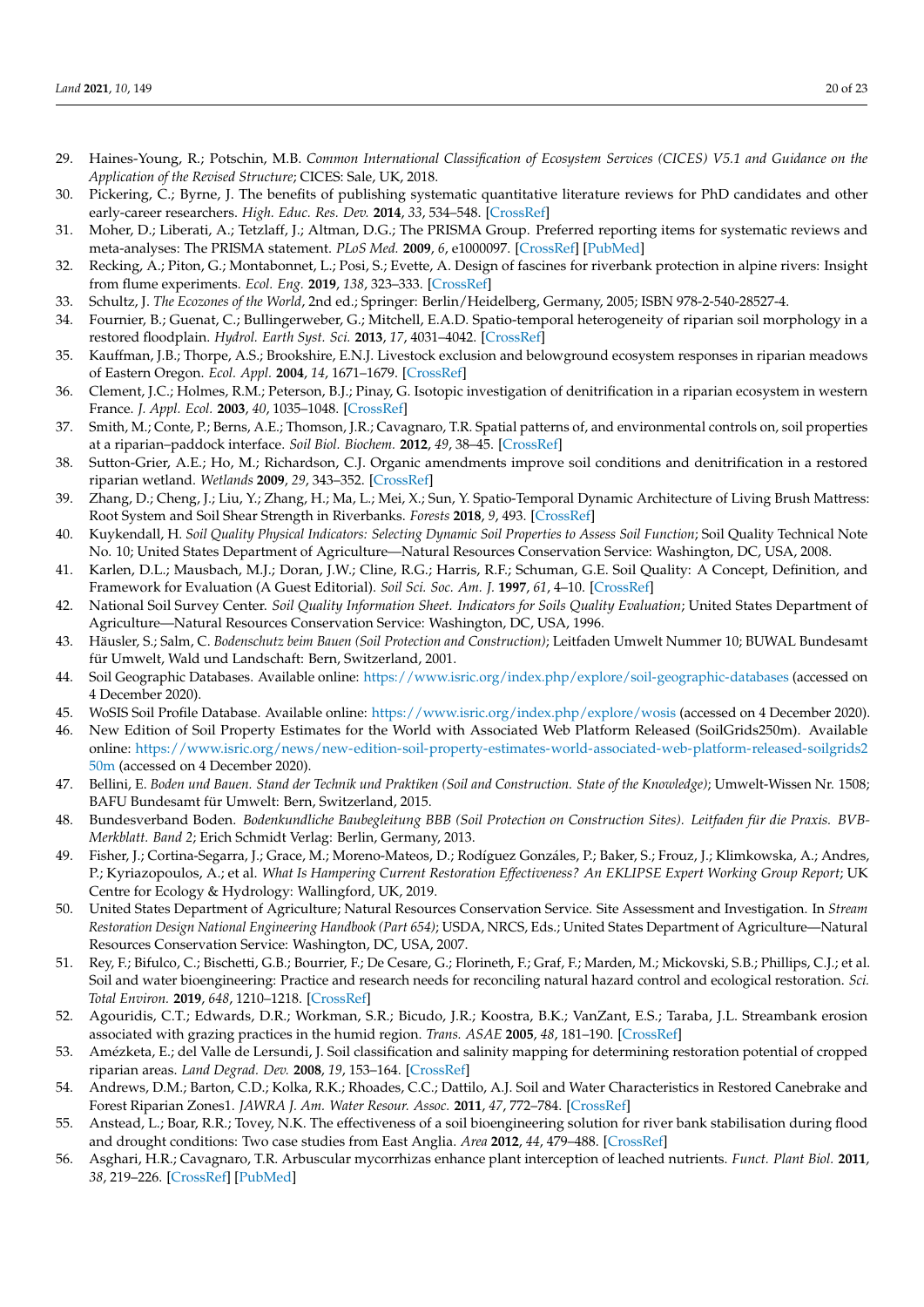- <span id="page-20-11"></span><span id="page-20-10"></span><span id="page-20-9"></span><span id="page-20-8"></span><span id="page-20-7"></span><span id="page-20-6"></span><span id="page-20-5"></span><span id="page-20-4"></span><span id="page-20-3"></span><span id="page-20-2"></span><span id="page-20-1"></span><span id="page-20-0"></span>57. Atkinson, S.F.; Lake, M.C. Prioritizing riparian corridors for ecosystem restoration in urbanizing watersheds. *PeerJ* **2020**, *8*, e8174. [\[CrossRef\]](http://doi.org/10.7717/peerj.8174)
- <span id="page-20-12"></span>58. Bariteau, L.; Bouchard, D.; Gagnon, G.; Levasseur, M.; Lapointe, S.; Bérubé, M. A riverbank erosion control method with environmental value. *Ecol. Eng.* **2013**, *58*, 384–392. [\[CrossRef\]](http://doi.org/10.1016/j.ecoleng.2013.06.004)
- <span id="page-20-13"></span>59. Beauchamp, V.B.; Swan, C.M.; Szlavecz, K.; Hu, J. Riparian community structure and soil properties of restored urban streams. *Ecohydrology* **2015**, *8*, 880–895. [\[CrossRef\]](http://doi.org/10.1002/eco.1644)
- <span id="page-20-14"></span>60. Bedison, J.E.; Scatena, F.N.; Mead, J.V. Influences on the spatial pattern of soil carbon and nitrogen in forested and non-forested riparian zones in the Atlantic Coastal Plain of the Delaware River Basin. *For. Ecol. Manag.* **2013**, *302*, 200–209. [\[CrossRef\]](http://doi.org/10.1016/j.foreco.2013.03.012)
- <span id="page-20-15"></span>61. Bissels, S.; Hölzel, N.; Donath, T.W.; Otte, A. Evaluation of restoration success in alluvial grasslands under contrasting flooding regimes. *Biol. Conserv.* **2004**, *118*, 641–650. [\[CrossRef\]](http://doi.org/10.1016/j.biocon.2003.10.013)
- <span id="page-20-16"></span>62. Botero-Acosta, A.; Chu, M.L.; Guzman, J.A.; Starks, P.J.; Moriasi, D.N. Riparian erosion vulnerability model based on environmental features. *J. Environ. Manag.* **2017**, *203*, 592–602. [\[CrossRef\]](http://doi.org/10.1016/j.jenvman.2017.02.045) [\[PubMed\]](http://www.ncbi.nlm.nih.gov/pubmed/28318825)
- <span id="page-20-17"></span>63. Brovelli, A.; Batlle-Aguilar, J.; Barry, D.A. Analysis of carbon and nitrogen dynamics in riparian soils: Model development. *Sci. Total. Environ.* **2012**, *429*, 231–245. [\[CrossRef\]](http://doi.org/10.1016/j.scitotenv.2012.04.027) [\[PubMed\]](http://www.ncbi.nlm.nih.gov/pubmed/22578521)
- <span id="page-20-18"></span>64. Buchanan, B.P.; Walter, M.T.; Nagle, G.N.; Schneider, R.L. Monitoring and assessment of a river restoration project in central New York. *River Res. Appl.* **2010**, *28*, 216–233. [\[CrossRef\]](http://doi.org/10.1002/rra.1453)
- <span id="page-20-19"></span>65. Buzhdygan, O.Y.; Rudenko, S.S.; Kazanci, C.; Patten, B.C. Effect of invasive black locust (Robinia pseudoacacia L.) on nitrogen cycle in floodplain ecosystem. *Ecol. Model.* **2016**, *319*, 170–177. [\[CrossRef\]](http://doi.org/10.1016/j.ecolmodel.2015.07.025)
- <span id="page-20-20"></span>66. Cabezas, Á.; Comín, F.A. Carbon and nitrogen accretion in the topsoil of the Middle Ebro River Floodplains (NE Spain): Implications for their ecological restoration. *Ecol. Eng.* **2010**, *36*, 640–652. [\[CrossRef\]](http://doi.org/10.1016/j.ecoleng.2008.07.021)
- <span id="page-20-21"></span>67. Das, U.K. A Case Study on Performance of Jia Bharali River Bank Protection Measure Using Geotextile Bags. *Int. J. Geosynth. Ground Eng.* **2016**, *2*, 2. [\[CrossRef\]](http://doi.org/10.1007/s40891-016-0052-8)
- <span id="page-20-22"></span>68. Davis, C.A.; Austin, J.E.; Buhl, D.A. Factors influencing soil invertebrate communities in riparian grasslands of the central platte river floodplain. *Wetlands* **2006**, *26*, 438–454. [\[CrossRef\]](http://doi.org/10.1672/0277-5212(2006)26[438:FISICI]2.0.CO;2)
- <span id="page-20-23"></span>69. De Mello, K.; Randhir, T.O.; Valente, R.A.; Vettorazzi, C.A. Riparian restoration for protecting water quality in tropical agricultural watersheds. *Ecol. Eng.* **2017**, *108*, 514–524. [\[CrossRef\]](http://doi.org/10.1016/j.ecoleng.2017.06.049)
- <span id="page-20-24"></span>70. Del Tánago, M.G.; De Jalón, D.G. Attributes for assessing the environmental quality of riparian zones. *Limnetica* **2006**, *25*, 389–402.
- 71. Dhondt, K.; Boeckx, P.; Verhoest, N.E.C.; Hofman, G.; Van Cleemput, O. Assessment of Temporal and Spatial Variation of Nitrate Removal in Riparian Zones. *Environ. Monit. Assess.* **2006**, *116*, 197–215. [\[CrossRef\]](http://doi.org/10.1007/s10661-006-7403-1)
- <span id="page-20-26"></span><span id="page-20-25"></span>72. Duong, T.T.; Komine, H.; Do, M.D.; Murakami, S. Riverbank stability assessment under flooding conditions in the Red River of Hanoi, Vietnam. *Comput. Geotech.* **2014**, *61*, 178–189. [\[CrossRef\]](http://doi.org/10.1016/j.compgeo.2014.05.016)
- <span id="page-20-27"></span>73. Duró, G.; Crosato, A.; Kleinhans, M.G.; Winkels, T.G.; Woolderink, H.A.G.; Uijttewaal, W.S.J. Distinct patterns of bank erosion in a navigable regulated river. *Earth Surf. Process. Landf.* **2019**, *45*, 361–374. [\[CrossRef\]](http://doi.org/10.1002/esp.4736)
- <span id="page-20-28"></span>74. Dybala, K.E.; Steger, K.; Walsh, R.G.; Smart, D.R.; Gardali, T.; Seavy, N.E. Optimizing carbon storage and biodiversity co-benefits in reforested riparian zones. *J. Appl. Ecol.* **2019**, *56*, 343–353. [\[CrossRef\]](http://doi.org/10.1111/1365-2664.13272)
- <span id="page-20-29"></span>75. Fernandes, L.F.S.; Pinto, A.A.; Terêncio, D.P.; Pacheco, F.A.L.; Cortes, R.M. Combination of Ecological Engineering Procedures Applied to Morphological Stabilization of Estuarine Banks after Dredging. *Water* **2020**, *12*, 391. [\[CrossRef\]](http://doi.org/10.3390/w12020391)
- 76. Fournier, B.; Gillet, F.; Le Bayon, R.-C.; Mitchell, E.A.D.; Moretti, M. Functional responses of multitaxa communities to disturbance and stress gradients in a restored floodplain. *J. Appl. Ecol.* **2015**, *52*, 1364–1373. [\[CrossRef\]](http://doi.org/10.1111/1365-2664.12493)
- 77. Franklin, H.M.; Carroll, A.R.; Chen, C.; Maxwell, P.; Burford, M.A. Plant source and soil interact to determine characteristics of dissolved organic matter leached into waterways from riparian leaf litter. *Sci. Total Environ.* **2020**, *703*, 134530. [\[CrossRef\]](http://doi.org/10.1016/j.scitotenv.2019.134530)
- 78. Gageler, R.; Bonner, M.; Kirchhof, G.; Amos, M.; Robinson, N.; Schmidt, S.; Shoo, L.P. Early Response of Soil Properties and Function to Riparian Rainforest Restoration. *PLoS ONE* **2014**, *9*, e104198. [\[CrossRef\]](http://doi.org/10.1371/journal.pone.0104198)
- 79. Garvin, E.M.; Bridge, C.F.; Garvin, M.S. Screening Level Assessment of Metal Concentrations in Streambed Sediments and Floodplain Soils within the Grand Lake Watershed in Northeastern Oklahoma, USA. *Arch. Environ. Contam. Toxicol.* **2017**, *72*, 349–363. [\[CrossRef\]](http://doi.org/10.1007/s00244-017-0376-y)
- 80. Giese, L.A.; Aust, W.M.; Trettin, C.C.; Kolka, R.K. Spatial and temporal patterns of carbon storage and species richness in three South Carolina coastal plain riparian forests. *Ecol. Eng.* **2000**, *15*, S157–S170. [\[CrossRef\]](http://doi.org/10.1016/S0925-8574(99)00081-6)
- 81. Gold, A.J.; Groffman, P.M.; Addy, K.; Kellogg, D.Q.; Stolt, M.; Rosenblatt, A.E. Landscape attributes as controls on groithd water nitrate removal capacity of riparian zones. *JAWRA J. Am. Water Resour. Assoc.* **2001**, *37*, 1457–1464. [\[CrossRef\]](http://doi.org/10.1111/j.1752-1688.2001.tb03652.x)
- 82. Gumiero, B.; Boz, B. How to stop nitrogen leaking from a Cross compliant buffer strip? *Ecol. Eng.* **2017**, *103*, 446–454. [\[CrossRef\]](http://doi.org/10.1016/j.ecoleng.2016.05.031) 83. Guo, F.; Sun, L.; Hu, X.; Luo, Q. Correlation analysis of OCPs (organo-chlorine pesticides) and microbial community diversity in the riparian zone of Liaohe River Conservation Area. *Fresenius Environ. Bull.* **2018**, *27*, 6844–6852.
- 84. Hale, R.; Reich, P.; Daniel, T.; Lake, P.S.; Cavagnaro, T.R. Assessing changes in structural vegetation and soil properties following riparian restoration. *Agric. Ecosyst. Environ.* **2018**, *252*, 22–29. [\[CrossRef\]](http://doi.org/10.1016/j.agee.2017.09.036)
- 85. Hale, R.; Reich, P.; Daniel, T.; Lake, P.S.; Cavagnaro, T.R. Scales that matter: Guiding effective monitoring of soil properties in restored riparian zones. *Geoderma* **2014**, *228*, 173–181. [\[CrossRef\]](http://doi.org/10.1016/j.geoderma.2013.09.019)
- 86. Harrison, M.D.; Groffman, P.M.; Mayer, P.M.; Kaushal, S.S.; Newcomer, T.A. Denitrification in Alluvial Wetlands in an Urban Landscape. *J. Environ. Qual.* **2011**, *40*, 634–646. [\[CrossRef\]](http://doi.org/10.2134/jeq2010.0335)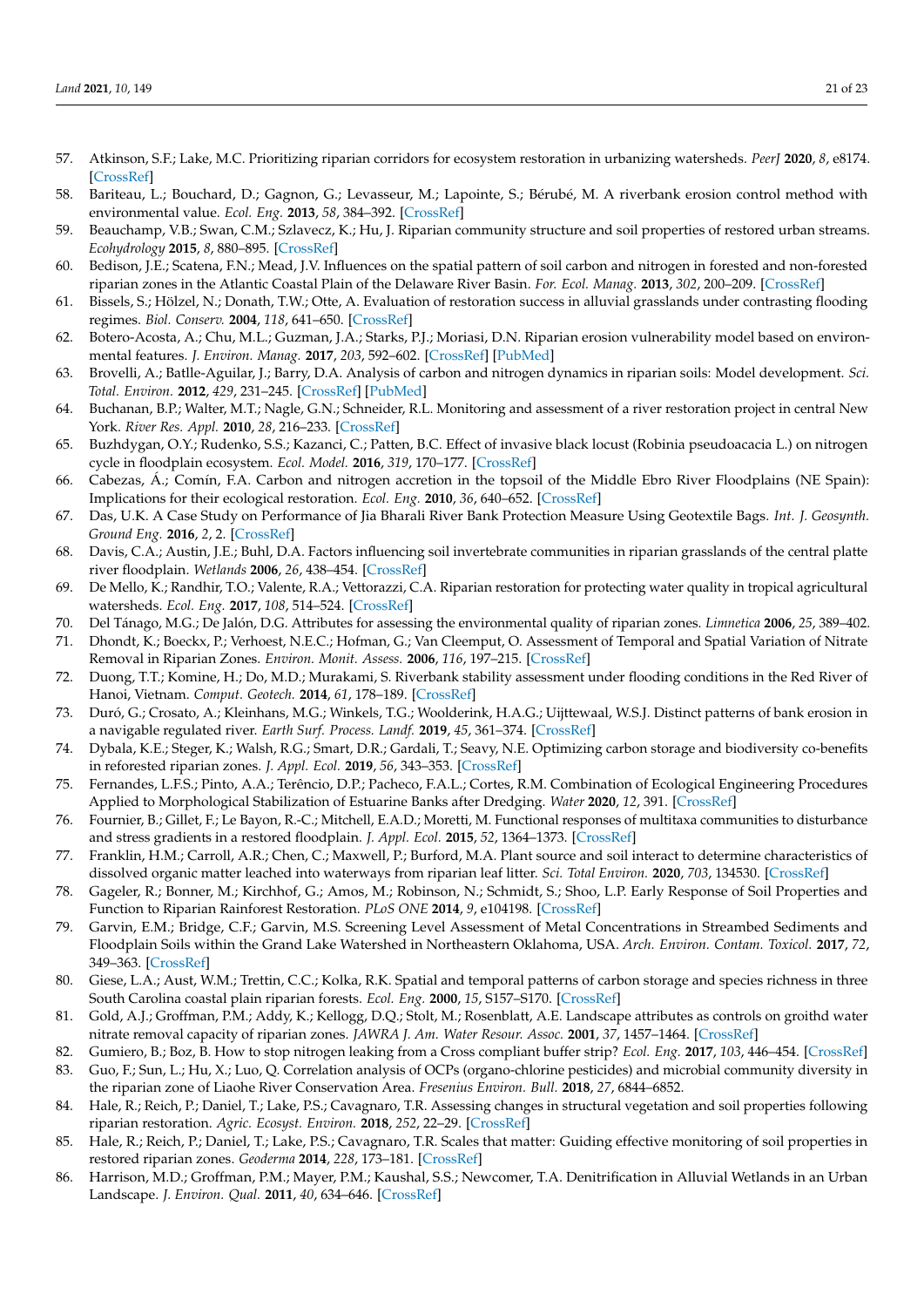- <span id="page-21-11"></span><span id="page-21-10"></span><span id="page-21-9"></span><span id="page-21-8"></span><span id="page-21-7"></span><span id="page-21-6"></span><span id="page-21-5"></span><span id="page-21-4"></span><span id="page-21-3"></span><span id="page-21-2"></span><span id="page-21-1"></span><span id="page-21-0"></span>87. Hasselquist, E.M.; Hasselquist, N.J.; Sparks, J.P.; Nilsson, C. Recovery of nitrogen cycling in riparian zones after stream restoration using δ 15N along a 25-year chronosequence in northern Sweden. *Plant Soil* **2017**, *410*, 423–436. [\[CrossRef\]](http://doi.org/10.1007/s11104-016-3038-3)
- <span id="page-21-12"></span>88. Higgisson, W.P.; Downey, P.O.; Dyer, F.J. Changes in Vegetation and Geomorphological Condition 10 Years after Riparian Restoration. *Water* **2019**, *11*, 1252. [\[CrossRef\]](http://doi.org/10.3390/w11061252)
- <span id="page-21-13"></span>89. Jansen, A.; Robertson, A.I. Relationships between livestock management and the ecological condition of riparian habitats along an Australian floodplain river. *J. Appl. Ecol.* **2001**, *38*, 63–75.
- <span id="page-21-14"></span>90. Janssen, P.; Cavaillé, P.; Bray, F.; Evette, A. Soil bioengineering techniques enhance riparian habitat quality and multi-taxonomic diversity in the foothills of the Alps and Jura Mountains. *Ecol. Eng.* **2019**, *133*, 1–9. [\[CrossRef\]](http://doi.org/10.1016/j.ecoleng.2019.04.017)
- <span id="page-21-15"></span>91. Juracek, K.E.; Drake, K.D. Mining-Related Sediment and Soil Contamination in a Large Superfund Site: Characterization, Habitat Implications, and Remediation. *Environ. Manag.* **2016**, *58*, 721–740. [\[CrossRef\]](http://doi.org/10.1007/s00267-016-0729-8)
- <span id="page-21-16"></span>92. Korol, A.R.; Noe, G.B.; Ahn, C. Controls of the spatial variability of denitrification potential in nontidal floodplains of the Chesapeake Bay watershed, USA. *Geoderma* **2019**, *338*, 14–29. [\[CrossRef\]](http://doi.org/10.1016/j.geoderma.2018.11.015)
- <span id="page-21-17"></span>93. Langendoen, E.J.; Lowrance, R.R.; Simon, A. Assessing the impact of riparian processes on streambank stability. *Ecohydrology* **2009**, *2*, 360–369. [\[CrossRef\]](http://doi.org/10.1002/eco.78)
- 94. Larsen, E.W.; Greco, S.E. Modeling Channel Management Impacts on River Migration: A Case Study of Woodson Bridge State Recreation Area, Sacramento River, California, USA. *Environ. Manag.* **2002**, *30*, 209–224. [\[CrossRef\]](http://doi.org/10.1007/s00267-002-2663-1) [\[PubMed\]](http://www.ncbi.nlm.nih.gov/pubmed/12105762)
- <span id="page-21-18"></span>95. Lee, E.-J.; Choi, K.-S.; Kim, T.-G. Estimation of the Pollutant Removal Efficiency in a Buffer Strip Using a SWAT Model. *Environ. Eng. Res.* **2011**, *16*, 61–67. [\[CrossRef\]](http://doi.org/10.4491/eer.2011.16.2.61)
- <span id="page-21-19"></span>96. Li, X.; Zhang, L.; Zhang, Z. Soil bioengineering and the ecological restoration of riverbanks at the Airport Town, Shanghai, China. *Ecol. Eng.* **2006**, *26*, 304–314. [\[CrossRef\]](http://doi.org/10.1016/j.ecoleng.2005.10.011)
- <span id="page-21-20"></span>97. Lindow, N.; Fox, G.A.; Evans, R.O. Seepage erosion in layered stream bank material. *Earth Surf. Process. Landf.* **2009**, *34*, 1693–1701. [\[CrossRef\]](http://doi.org/10.1002/esp.1874)
- <span id="page-21-21"></span>98. Maffra, C.; Sutili, F. The use of soil bioengineering to overcome erosion problems in a pipeline river crossing in South America. *Innov. Infrastruct. Solut.* **2020**, *5*, 1–8. [\[CrossRef\]](http://doi.org/10.1007/s41062-020-0273-5)
- <span id="page-21-22"></span>99. Maroto, R.; Robredo, J.C.; García, J.L.; Giménez, M.; Tardío, G. Eresma river slope: Stabilization and restoration project (Coca, Segovia, Spain). *Procedia Environ. Sci. Eng. Manag.* **2017**, *4*, 245–254.
- <span id="page-21-23"></span>100. Márquez, C.O.; García, V.J.; Schultz, R.C.; Isenhart, T.M. Assessment of Soil Aggradation through Soil Aggregation and Particulate Organic Matter by Riparian Switchgrass Buffers. *Agronomy* **2017**, *7*, 76. [\[CrossRef\]](http://doi.org/10.3390/agronomy7040076)
- <span id="page-21-24"></span>101. Matheson, F.E.; Nguyen, M.L.; Cooper, A.B.; Burt, T.P.; Bull, D.C. Fate of 15N-nitrate in unplanted, planted and harvested riparian wetland soil microcosms. *Ecol. Eng.* **2002**, *19*, 249–264. [\[CrossRef\]](http://doi.org/10.1016/S0925-8574(02)00093-9)
- <span id="page-21-25"></span>102. Meals, D.; Hopkins, R. Phosphorus reductions following riparian restoration in two agricultural watersheds in Vermont, USA. *Water Sci. Technol.* **2002**, *45*, 51–60. [\[CrossRef\]](http://doi.org/10.2166/wst.2002.0203) [\[PubMed\]](http://www.ncbi.nlm.nih.gov/pubmed/12079124)
- <span id="page-21-26"></span>103. Meynendonckx, J.; Heuvelmans, G.; Muys, B.; Feyen, J. Effects of watershed and riparian zone characteristics on nutrient concentrations in the River Scheldt Basin. *Hydrol. Earth Syst. Sci.* **2006**, *10*, 913–922. [\[CrossRef\]](http://doi.org/10.5194/hess-10-913-2006)
- <span id="page-21-27"></span>104. Neilen, A.D.; Chen, C.R.; Parker, B.M.; Faggotter, S.J.; Burford, M.A. Differences in nitrate and phosphorus export between wooded and grassed riparian zones from farmland to receiving waterways under varying rainfall conditions. *Sci. Total. Environ.* **2017**, *598*, 188–197. [\[CrossRef\]](http://doi.org/10.1016/j.scitotenv.2017.04.075) [\[PubMed\]](http://www.ncbi.nlm.nih.gov/pubmed/28441597)
- 105. Orr, C.H.; Stanley, E.H.; Wilson, K.A.; Finlay, J.C. Effects of restoration and reflooding on soil denitrification in a leveed midwestern floodplain. *Ecol. Appl.* **2007**, *17*, 2365–2376. [\[CrossRef\]](http://doi.org/10.1890/06-2113.1) [\[PubMed\]](http://www.ncbi.nlm.nih.gov/pubmed/18213975)
- 106. Peter, S.; Rechsteiner, R.; Lehmann, M.F.; Brankatschk, R.; Vogt, T.; Diem, S.; Wehrli, B.; Tockner, K.; Durisch-Kaiser, E. Nitrate removal in a restored riparian groundwater system: Functioning and importance of individual riparian zones. *Biogeosciences* **2012**, *9*, 4295–4307. [\[CrossRef\]](http://doi.org/10.5194/bg-9-4295-2012)
- 107. Petrone, A.; Preti, F. Soil bioengineering for risk mitigation and environmental restoration in a humid tropical area. *Hydrol. Earth Syst. Sci.* **2010**, *14*, 239–250. [\[CrossRef\]](http://doi.org/10.5194/hess-14-239-2010)
- 108. Pinto, A.; Fernandes, L.F.S.; Maia, R. Monitoring Methodology of Interventions for Riverbanks Stabilization: Assessment of Technical Solutions Performance. *Water Resour. Manag.* **2016**, *30*, 5281–5298. [\[CrossRef\]](http://doi.org/10.1007/s11269-016-1486-4)
- 109. Rahe, N.H.; Williard, K.W.; Schoonover, J.E. Restoration of Riparian Buffer Function in Reclaimed Surface Mine Soils. *JAWRA J. Am. Water Resour. Assoc.* **2015**, *51*, 898–909. [\[CrossRef\]](http://doi.org/10.1111/1752-1688.12339)
- 110. Rassam, D.W.; Pagendam, D. Development and application of the Riparian Mapping Tool to identify priority rehabilitation areas for nitrogen removal in the Tully-Murray basin, Queensland, Australia. *Mar. Freshw. Res.* **2009**, *60*, 1165–1175. [\[CrossRef\]](http://doi.org/10.1071/MF08358)
- 111. Reisinger, A.J.; Blair, J.M.; Rice, C.W.; Dodds, W.K. Woody Vegetation Removal Stimulates Riparian and Benthic Denitrification in Tallgrass Prairie. *Ecosystems* **2013**, *16*, 547–560. [\[CrossRef\]](http://doi.org/10.1007/s10021-012-9630-3)
- 112. Remo, J.W.F.; Guida, R.J.; Secchi, S. Screening the Suitability of Levee Protected Areas for Strategic Floodplain Reconnection Along the LaGrange Segment of the Illinois River, USA. *River Res. Appl.* **2016**, *33*, 863–878. [\[CrossRef\]](http://doi.org/10.1002/rra.3055)
- 113. Rheinhardt, R.D.; Brinson, M.; Meyer, G.; Miller, K. Integrating forest biomass and distance from channel to develop an indicator of riparian condition. *Ecol. Indic.* **2012**, *23*, 46–55. [\[CrossRef\]](http://doi.org/10.1016/j.ecolind.2012.03.017)
- 114. Rimondi, V.; Costagliola, P.; Lattanzi, P.; Morelli, G.; Cara, G.; Cencetti, C.; Fagotti, C.; Fredduzzi, A.; Marchetti, G.; Sconocchia, A.; et al. A 200 km-long mercury contamination of the Paglia and Tiber floodplain: Monitoring results and implications for environmental management. *Environ. Pollut.* **2019**, *255*, 113191. [\[CrossRef\]](http://doi.org/10.1016/j.envpol.2019.113191)